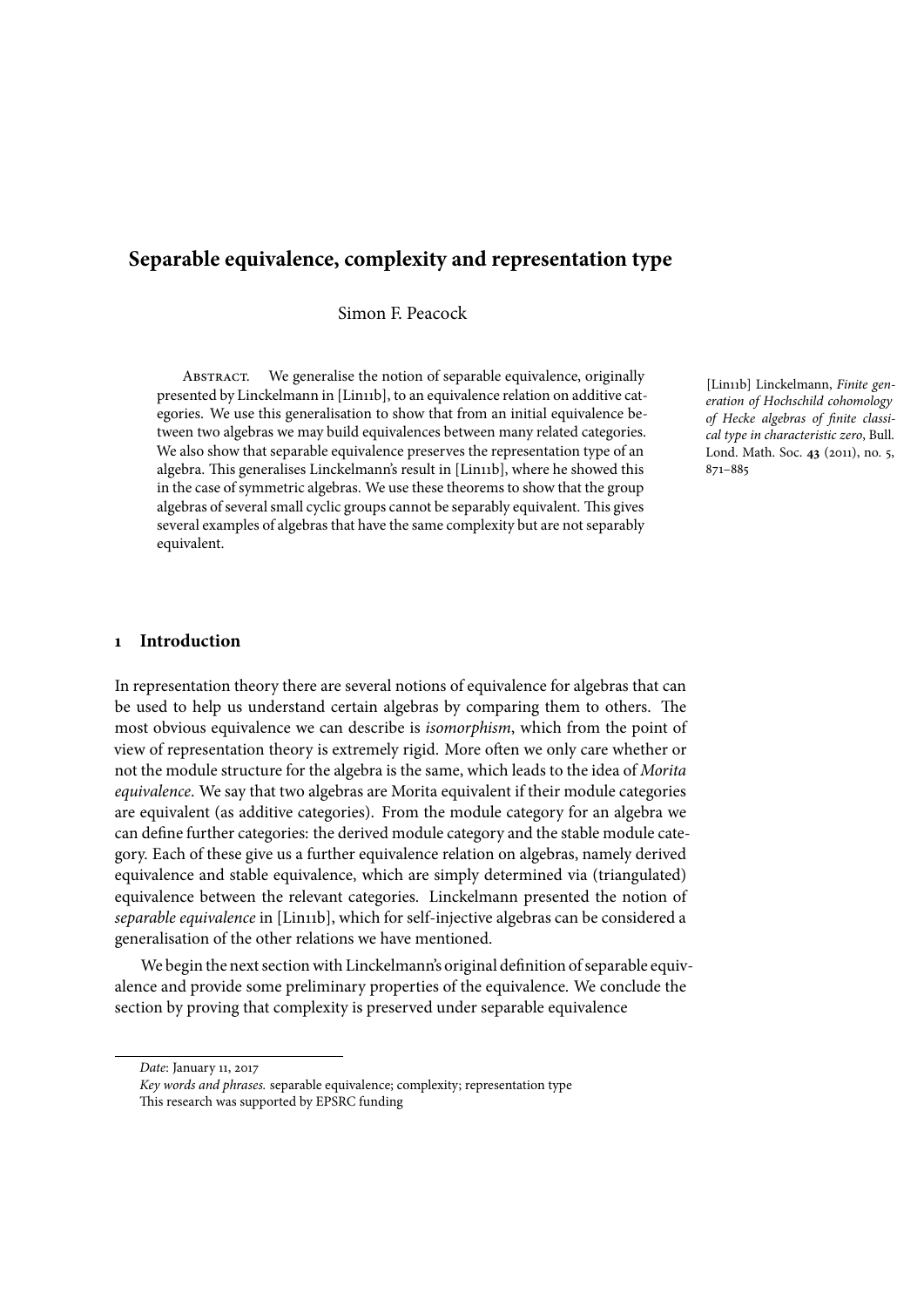#### **Theorem 1:**

Let *A* and *B* be finite dimensional algebras over a field *k*. If *A* and *B* are separably equivalent then their complexities agree:

$$
cx(A) = cx(B).
$$

This property naturally leads us to to ask whether the converse is true: can we find algebras that have the same complexity but are not separably equivalent? Linckelmann gave the first example of such a situation in [Lin11a]. We will generalise this result in the final section where we show that group algebras of certain cyclic groups are not separably equivalent despite all having complexity 1. These results are corollaries to the main theorem of that section:

## **Theorem 8:**

Let  $\Lambda_n$  denote the truncated polynomial algebra  $k[x]/(x^n)$  over an algebraically closed field *k*.

The a[lge](#page-17-0)bras  $\Lambda_n$  and  $\Lambda_m$  are not separably equivalent for positive integers  $n \leq 6$ and  $m \neq n$ 

In order to prove this theorem we first require the results of sections 4 and 5. In section 4 we extend the definition of separable equivalence to allow for the notion of separable equivalence of categories. Under this extended definition we will see that two algebras are separably equivalent if and only if their module categories are separably equivalent. We can use this new definition to show that if we begin with [a](#page-7-0) sepa[ra](#page-11-0)ble equival[en](#page-7-0)ce of algebras we may construct new categories that must also be separably equivalent. We additionally present a stronger form of separable equivalence, *symmetrical separably equivalence*, and show that for separably equivalent symmetric algebras, such as group algebras, we may always assume we have this stronger equivalence. These ideas provide the machinery required for the following two theorems:

## **Theorem 2:**

Let *A*and *B* be a pair of symmetrically separably equivalent *k*-algebras. Let *C* and *D* be a second pair of symmetrically separably equivalent *k*-algebras and let *E* be a sma[ll](#page-9-0) *k*-category. We have the following symmetrical separable equivalences of functor categories:

(a) Fun(mod *<sup>A</sup>*, mod *<sup>C</sup>*) <sup>∼</sup> Fun(mod *<sup>B</sup>*, mod *<sup>D</sup>*),

(b) Fun(mod *A*,  $\mathcal{E}$ ) ~ Fun(mod *B*,  $\mathcal{E}$ ),

(c)  $\text{Fun}(\mathcal{E}, \text{mod } A) \sim \text{Fun}(\mathcal{E}, \text{mod } B).$ 

[Lin11a] Linckelmann, *Cohomology of block algebras of finite groups*, Representations of algebras and related topics, EMS Ser. Congr. Rep., Eur. Math. Soc., Zürich, 2011, pp. 189–250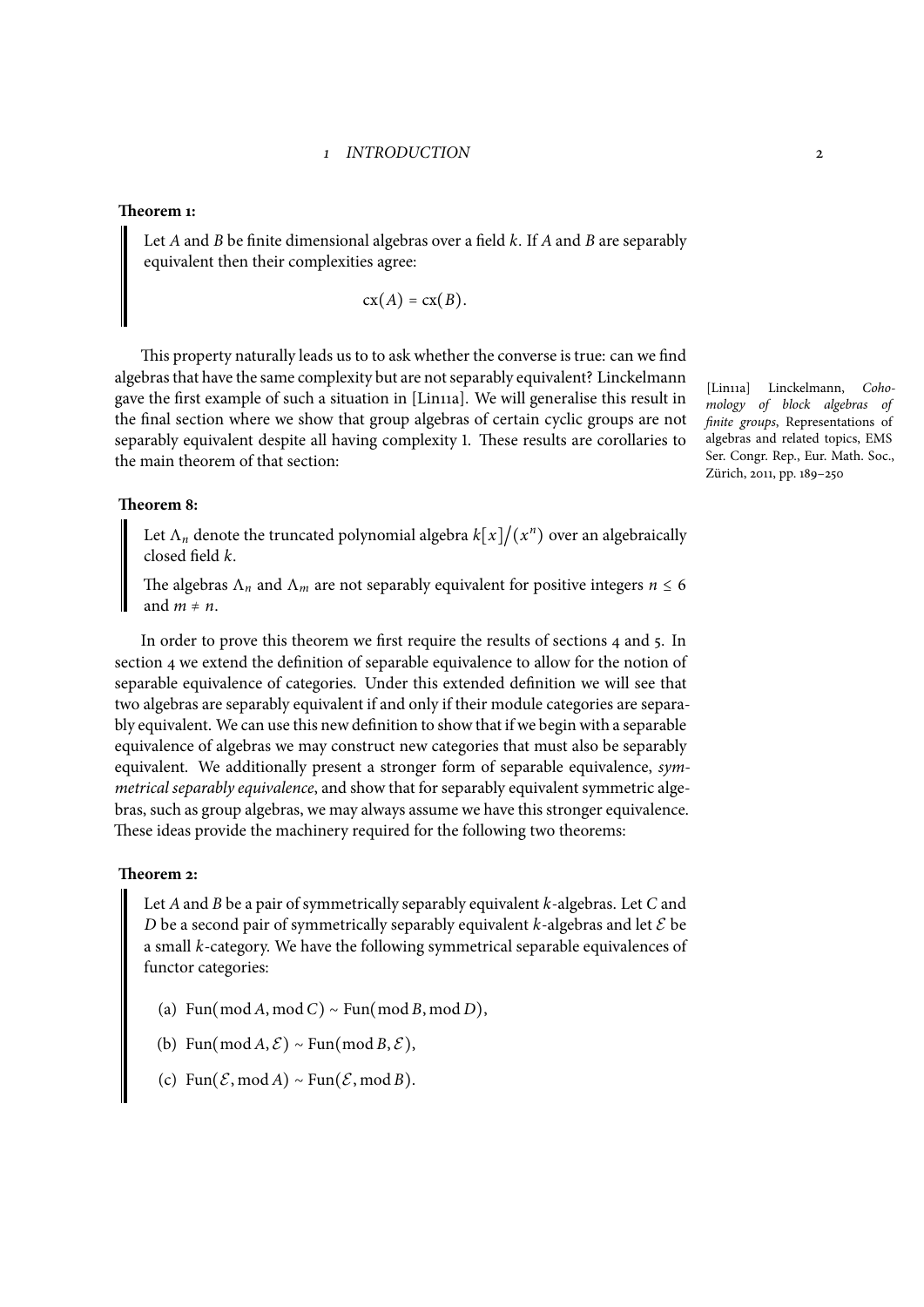#### **Theorem 3:**

Let *A* and *B* be symmetrically separably equivalent categories via  $(F, G)$ . If we have full subcategories  $A' < A$  and  $B' < B$  such that  $FA' \subseteq B'$  and  $GB' \subseteq A'$  then we ha[ve](#page-10-0) the following symmetrical separable equivalences:

(a) 
$$
A' \sim B'
$$
;  
\n(b)  $A'_{A'} \sim B'_{B'}$ ;  
\n(c) Fun  $(A'_{A'}$ , mod  $k) \sim Fun (B'_{B'}$ , mod  $k$ ).

Then in section 5 we show that separable equivalence preserves the representation type of an algebra, which we use in the proof of theorem 8. In that proof we begin with a pair of algebras, which we wish to show are inequivalent and from these we build a pair of algebras that have different representation types. This then shows the starting pair cannot have be[en](#page-11-0) separably equivalent.

## **Theorems 6 and 7:**

Let *A*and *B* be finite dimensional algebras over an algebraically closed field *k* such that *A* and *B* are separably equivalent.

- (a) If *A* is of finite representation type then *B* is of finite representation type.
- (b) If *A* is a domestic algebra then *B* is a domestic algebra.
- (c) If *A* is an algebra of polynomial growth then *B* is an algebra of polynomial growth.
- (d) If *A* is of tame representation type then *B* is of tame representation type.
- (e) If *A* is of wild representation type then *B* is of wild representation type.

**Acknowledgment.** I would like to thank Jeremy Rickard for all of his help over the past several years, without his guidance none of this work could exist.

## **2 Preliminaries**

**Definition** (Separable equivalence [Lin11b])**.** Let *A* and *B* be finite dimensional algebras over a field *k*. We say that *A* and *B* are *separably equivalent* if there are bimodules  $_A M_B$  and  $_B N_A$  such that

(a) the modules  $_A M$ ,  $M_B$ ,  $_B N$  and  $N_A$  are finitely generated and projective; and

[Lin11b] Linckelmann, *Finite generation of Hochschild cohomology of Hecke algebras of finite classical type in characteristic zero*, Bull. Lond. Math. Soc. **43** (2011), no. 5, 871–885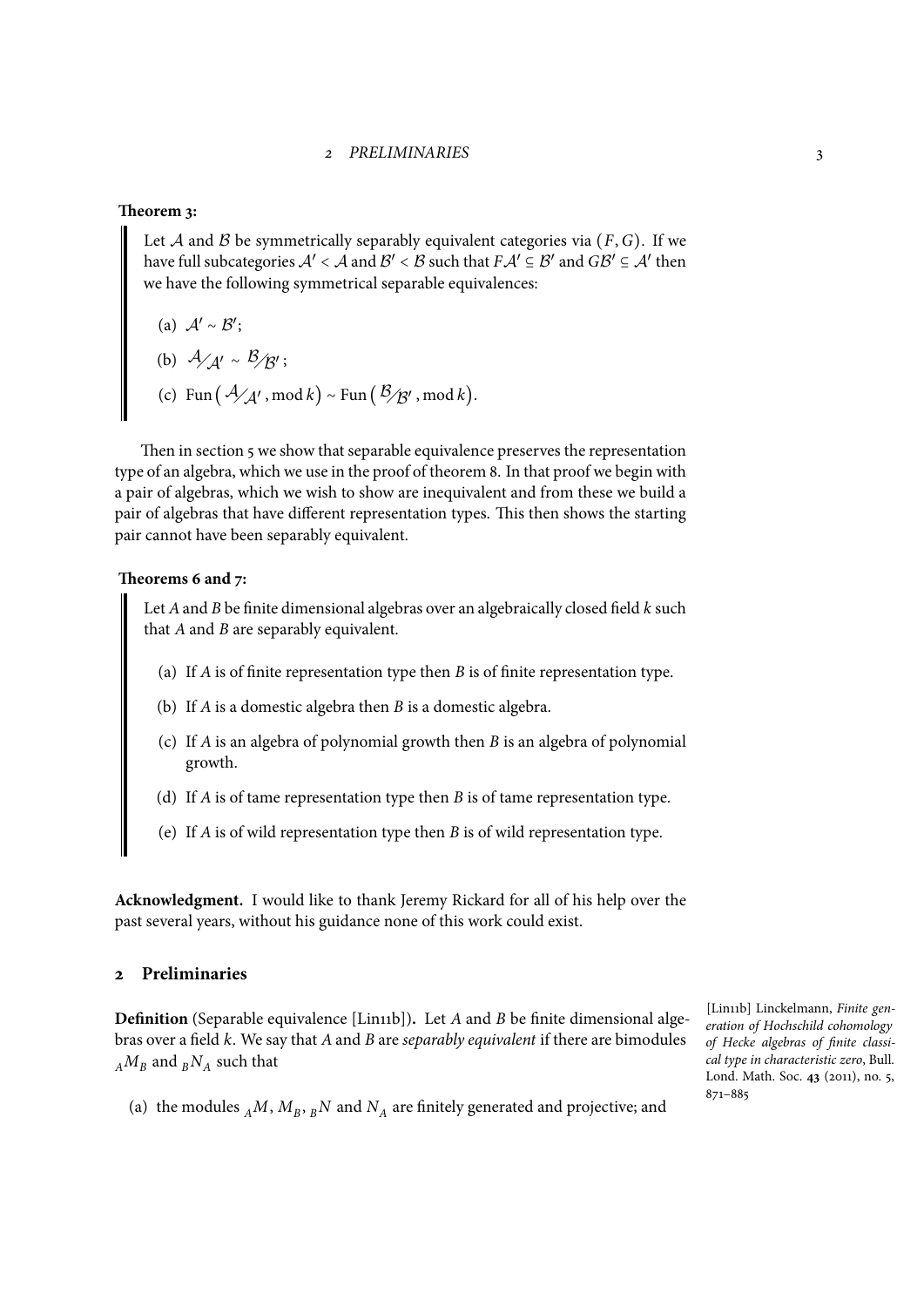(b) there are bimodules  $_A X_A$  and  $_B Y_B$  and bimodule isomorphisms

*<sup>A</sup>M* ⊗ *B N<sup>A</sup>* Ð→<sup>∼</sup> *A A A* ⊕ *A A X <sup>B</sup>N* ⊗ *A M<sup>B</sup>* Ð→<sup>∼</sup> *B B B* ⊕*B BY*

*Remarks.*

- If the bimodules *X* and *Y* are the zero modules then we would have a Morita equivalence.
- If the bimodules *X* and *Y* are projective (as bimodules) then we would have a stable equivalence (of Morita type).
- Separable equivalence can be considered a generalisation of the other equivalence relations as, for self-injective algebras,

Isomorphism  $\implies$  Morita equivalence **⇒** derived equivalence  $\implies$  stable equivalence of Morita-type  $\implies$  separable equivalence

The terminology *separable equivalence* comes from the following proposition that was stated by Linckelmann in [Lin11b].

**Proposition.** *A finite dimensional algebra A over a field k is separable (in the sense of [DI71]) if and only if it is separably equivalent to k.*

*Proof.* Firstly, assume that *A* is a separable algebra so that (by definition) *A* is a summand of *A*  $\otimes$  *A* as *A*-*A*–bimodules. Taking *M* = <sub>*A*</sub>*A*<sub>*k*</sub> and *N* = <sub>*k*</sub>*A*<sub>*A*</sub>, so that *M*  $\otimes$  *N* = *A*  $\otimes$  *A*, we have the required isomorphisms.

Now assume that *A* is separably equivalent to *k* through bimodules  $_A M_k$  and  $_k N_A$ . Consider the functor  $\mathrm{Hom}_{A-A}(M \otimes N, -)$ :

$$
\text{Hom}_{A-A}\left(M \underset{k}{\otimes} N, -\right) \cong \text{Hom}_{A}\left(M, \text{Hom}_{A}(N, -)\right)
$$

$$
= \text{Hom}_{A}(M, -) \circ \text{Hom}_{A}(N, -)
$$

Since *M* is projective as a left *A*–module we have that  $\text{Hom}_{A}(M, -)$  is exact. Similarly the functor  $\text{Hom}_{A}(N, -)$  is exact and hence so is the composition. We therefore have that  $M \underset{k}{\otimes} N$  is projective as an *A*-*A*–bimodule and so *A* is projective as an *A*-*A*– bimodule.

[Lin11b] Linckelmann, *Finite generation of Hochschild cohomology of Hecke algebras of finite classical type in characteristic zero*, Bull. Lond. Math. Soc. **43** (2011), no. 5, 871–885

[DI71] DeMeyer and Ingraham, *Separable algebras over commutative rings*, Lecture Notes in Mathematics, vol. 181, Springer-Verlag, Berlin-New York, 1971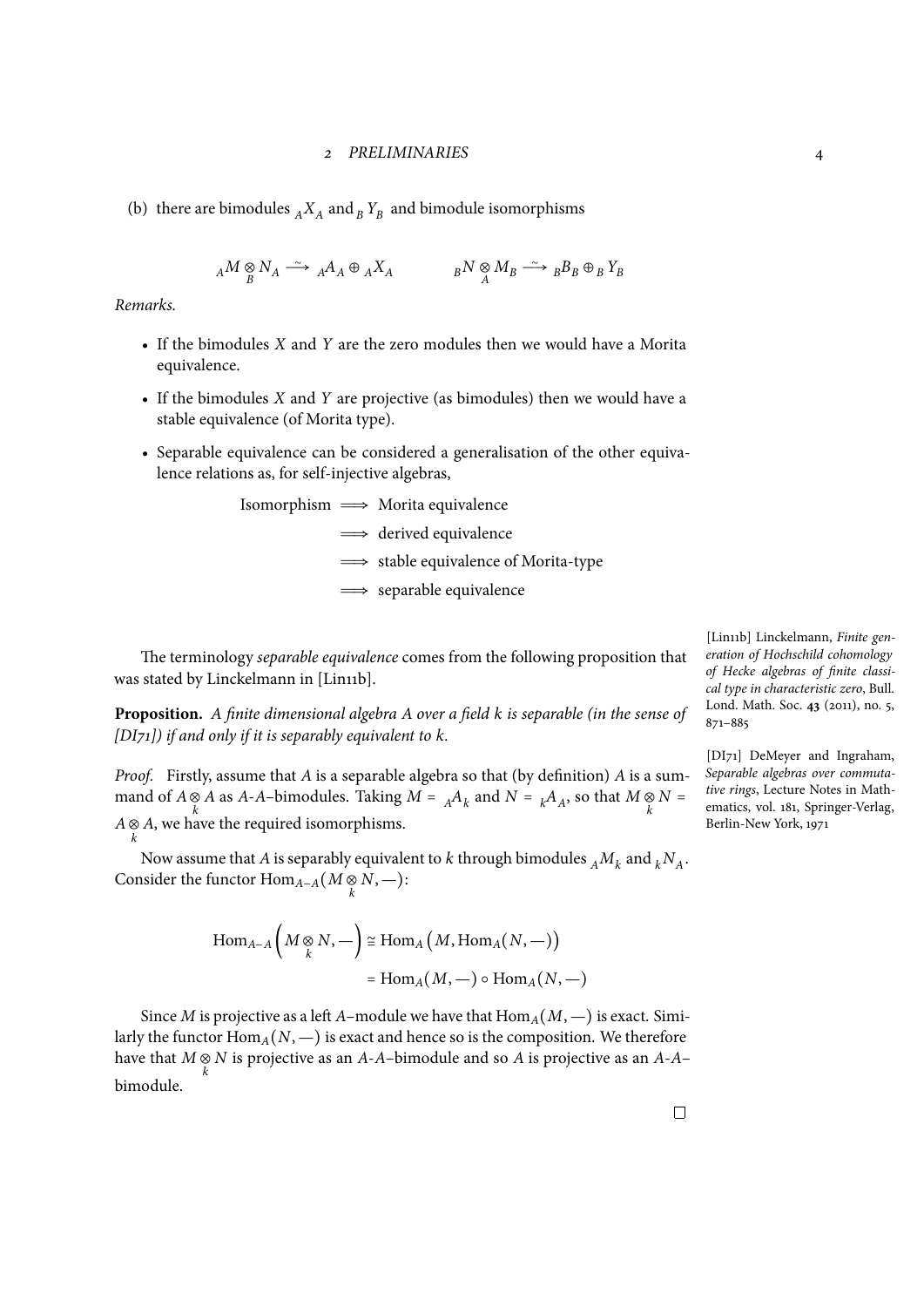*Remark.* If we had assumed *A* were an algebra over a ring *R*, rather than over a field, we would not have that *R* is a summand of *A* and so the above proof does not go through. If we had this additional assumption however, (for example if *A* were free as an *R*-module) we could follow the same proof.

It will be convenient to talk about situations in which only one of the isomorphisms in the definition of separable equivalence exists. In this situation we will use the language of Bergh and Erdmann (see [BE11, 2506f.]) and say that one algebra *separably divides* the other.

**Definition** (Separably divides)**.** Given two *R*-algebras *A*and *B*, we say that *Aseparably divides B* if there exist bimodules  $_A M_B$  and  $_B N_A$ , finitely generated projective on both sides, such that *A* is a bimodule direct summand of  $M \underset{B}{\otimes} N$ .

*Remark.* Notice that two algebras *A* and *B* are separably equivalent if and only if *A* separable divides *B* and *B* separably divides *A*.

The next proposition, which was stated by Linckelmann in [Lin11b], will give us our first example of algebras that are separably equivalent but are not equivalent in any of the more specialised ways we have mentioned.

**Proposition.** *Let <sup>G</sup> be a finite group, <sup>k</sup> a field of characteristic <sup>p</sup>* <sup>&</sup>gt; <sup>0</sup>*. If <sup>P</sup> is a Sylow p-subgroup of G then kP is separably equivalent to kG.*

*Proof.* The separable equivalence is given by the bimodules  $_{k} p k G_{k}$  and  $_{k} G_{k} G_{k}$  and the proof follows an argument similar to the proof of Mackey's decomposition theorem.

*Example.* Let *A*<sup>4</sup> denote the alternating group. The Sylow 2-subgroups of *A*<sup>4</sup> are isomorphic to the Klein 4-group, *V*<sup>4</sup> and so the proposition above tells us that over a field *k* of characteristic 2, *kA*<sup>4</sup> and *kV*<sup>4</sup> are separably equivalent. Similarly the Sylow 2-subgroups of  $A_5$  are isomorphic to  $V_4$  and so  $kA_5$  is also separably equivalent to *kV*4, and hence all three algebras are separably equivalent. An application of Green correspondence demonstrates that  $kA_4$  and  $kA_5$  are stably equivalent (see [Alp86, theorem 10.1] for example) however neither algebra is stably equivalent to *kV*4. This demonstrates that separable equivalence is not a reformulation of any of the other equivalences and therefore gives us something new to work with.

In the proof of the above proposition the bimodules that we used to form the separable equivalence were duals of one another. In particular we have that tensoring with *M* is both left and right adjoint to tensoring with *N*. If *A* and *B* are symmetric separably equivalent algebras then we may always choose the modules so that these adjunctions exist. We have the following definition and proposition.

**Definition** (Symmetrical separable equivalence)**.** Let *A* and *B* be finite dimensional algebras. We say that *A* and *B* are *symmetrically separably equivalent* if there is a separable equivalence  $(M, N)$  such that —  $\otimes M$  is both left and right adjoint to —  $\otimes N$ .

[BE11] Bergh and Erdmann, *The representation dimension of Hecke algebras and symmetric groups*, Adv. Math. **228** (2011), no. 4, 2503– 2521

[Lin11b] Linckelmann, *Finite generation of Hochschild cohomology of Hecke algebras of finite classical type in characteristic zero*, Bull. Lond. Math. Soc. **43** (2011), no. 5, 871–885

[Alp86] Alperin, *Local representation theory*, Cambridge Studies in Advanced Mathematics, vol. 11, Cambridge University Press, Cambridge, 1986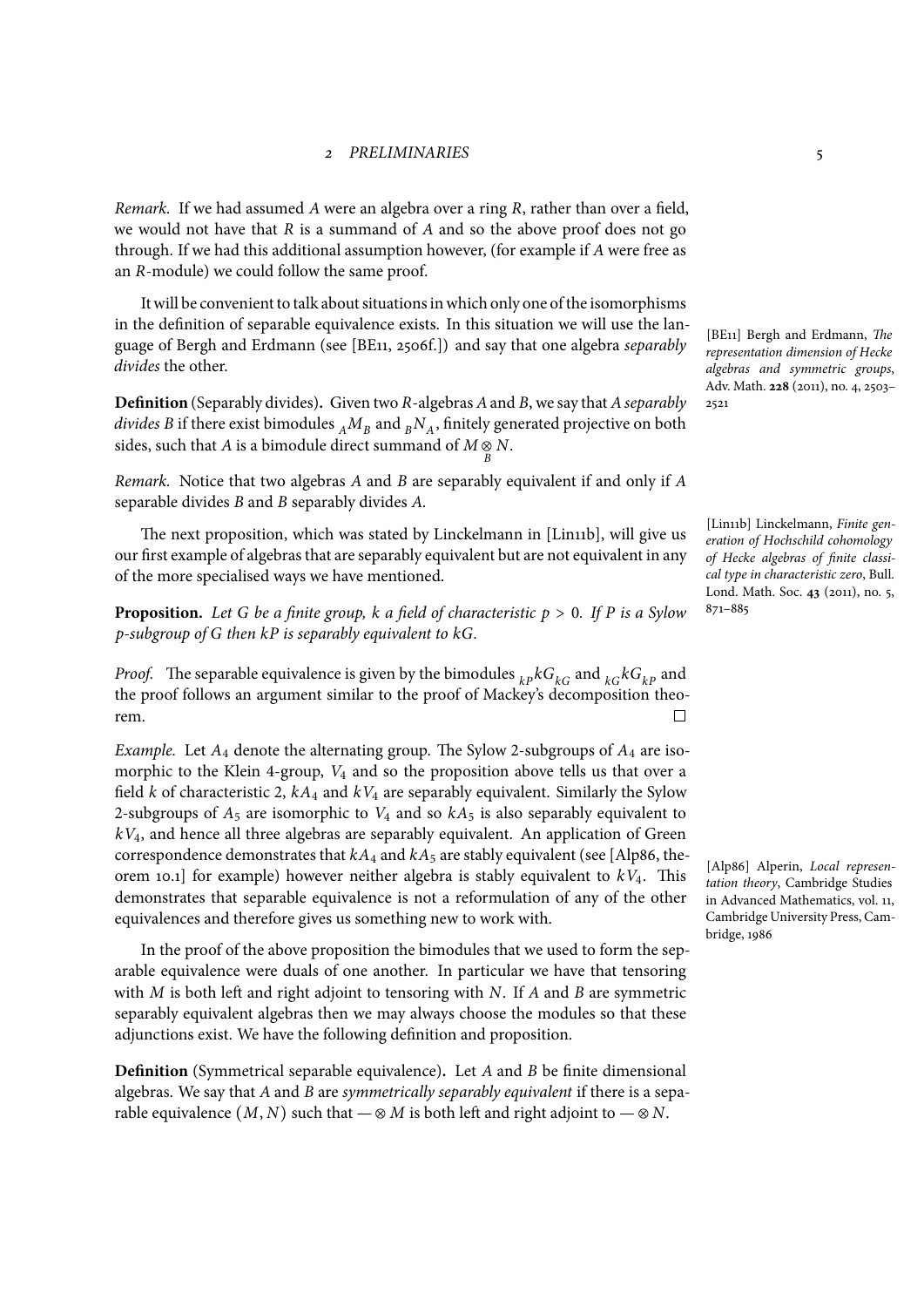## *3 COMPLEXITY* 6

**Proposition.** *If A and B are symmetric algebras then A and B are separably equivalent if and only if A and B are symmetrically separably equivalent.*

*Proof.* If *M*, *N* form a separable equivalence then  $M \oplus N^*$  and its dual form a symmetrical separable equivalence.  $\Box$ 

*Remark.* The above proposition shows that for symmetric algebras the two definitions, separable equivalence and symmetrical separable equivalence, coincide. Whether or not these definitions coincide in the general case is an open question.

## <span id="page-5-0"></span>**3 Complexity**

There are certain properties of algebras that are preserved through separable equivalence. One such property is the complexity of an algebra. Here we introduce what is meant by the complexity of a module and of an algebra and go on to prove that it is unchanged by separable equivalence. This result seems to be well-known but we don't know of any complete statement or proof in print.

**Definition** (Complexity)**.** Let *A* be an algebra over a field *k*, let *M* be an *A*-module and

$$
\cdots \longrightarrow P_1 \longrightarrow P_0 \longrightarrow M \longrightarrow 0
$$

a projective resolution of *M*, which we will denote by *P∗*.

If there exists an integer *d*, such that for some  $\lambda \in \mathbb{N}$  we have dim $(P_n) \leq \lambda n^{d-1}$  for all  $n \in \mathbb{N}$  then we say that  $P_*$  has *finite complexity* and we call the smallest such *d* the *complexity of the resolution*, which we denote by cx *P∗*.

The *complexity of the module M* is equal to the complexity of a minimal projective resolution of *M*.

The *complexity of an algebra* is the maximal complexity for a module of that algebra.

*Remark.* If  $P_* \to M$  is a minimal projective resolution of M and  $Q_* \to M$  is any other projective resolution then  $cx(P_*) \leq cx(Q_*)$ . In particular  $cx(M) = cx(P_*)$ .

We require two lemmas before we can prove the main result of this section: that separable equivalence preserves complexity.

**Lemma 3.1.** Let A and B be finite dimensional algebras over a field k and  $_A M_B$  a bimod*ule that is finitely generated projective as a both an A-module and as a B-module. If we have a projective resolution of A-modules*

 $\cdots \longrightarrow P_1 \longrightarrow P_0 \longrightarrow X \longrightarrow 0$ 

*then*  $cx(X \underset{A}{\otimes} M) \leq cx(X) \leq cx(P_{*}).$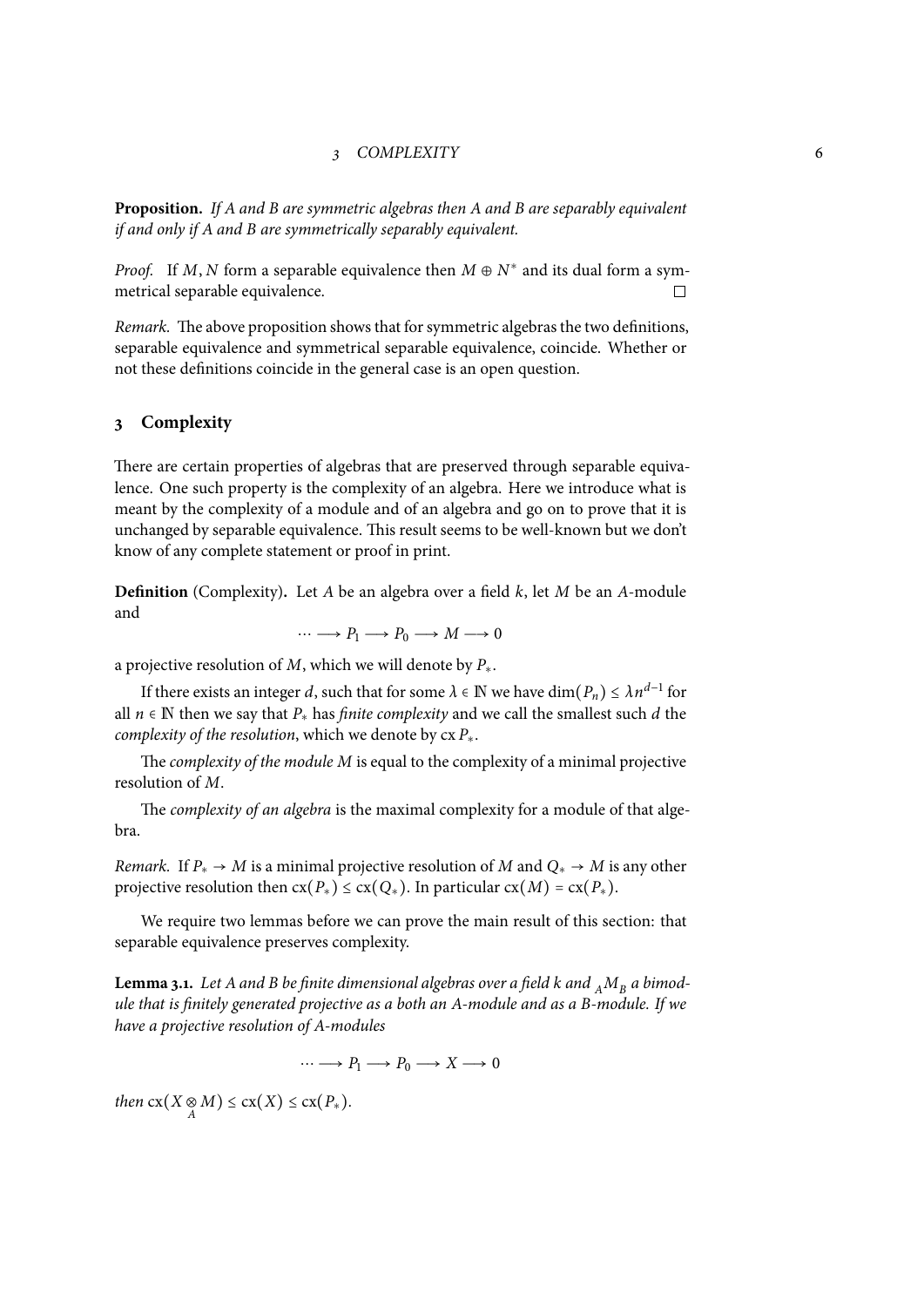*Proof.* Since *M* is projective as a *A*-module the functor

$$
\mathop{\mathop{\longrightarrow}\limits_{A}} M:\mathop{\rm mod}\nolimits A\mathop{\longrightarrow}\limits\mathop{\rm mod}\nolimits B
$$

is exact and since  $M$  is projective as a  $B$ -module each  $P_i \underset{A}{\otimes} M$  is projective. We therefore have that  $P_* \underset{A}{\otimes} M$  is a projective resolution of  $X \underset{A}{\otimes} M$ .

It is clear that  $\dim(P_i \otimes M) \leq \dim(P_i \otimes M)$  and since *M* and *B* are both finitely  $g$ enerated dim $(P_i \otimes M) = \dim(P_i) \dim(M) < \infty$ .

Finally if  $\dim(P_i) \leq f(i)$  for some polynomial  $f$  then  $\dim(P_i \otimes M) \leq \dim(M)f(i)$ and hence  $cx(P_* \underset{A}{\otimes} M) \leq cx(P_*)$ .

**Lemma 3.2.** If A separably divides B via the modules  $({}_A M_B, {}_B N_A)$  and  $X_A$  is an A*module then*  $cx(X \underset{A}{\otimes} M) = cx(X)$ *.* 

*Proof.* It suffices to show that  $cx(X) \leq cx(X \otimes M \otimes N)$  as together with lemma 3.1 this gives

$$
\mathrm{cx}\big(X\underset{A}{\otimes}M\underset{B}{\otimes}N\big)\leq\mathrm{cx}\big(X\underset{A}{\otimes}M\big)\leq\mathrm{cx}\big(X\big)\leq\mathrm{cx}\big(X\underset{A}{\otimes}M\underset{B}{\otimes}N\big)
$$

and we will have equality throughout. Since  $X \otimes M \otimes N \cong X \oplus X'$  for some  $X'$  we have that a minimal projective resolution of  $X \underset{A}{\otimes} M \underset{B}{\otimes} N$  is simply the direct sum of the minimal projective resolutions of *X* and *X* ′ and thus the given inequality is immediate.  $\Box$ 

The next theorem is a direct consequence of the previous three lemmas.

## **Theorem 1:**

If *A* separably divides *B* then  $cx(A) \leq cx(B)$ .

If *A* and *B* are separably equivalent then  $cx(A) = cx(B)$ .

If *G* is a finite group and *k* a field of characteristic *p* then results of Alperin and Evens in [AE81] show that the complexity of *kG* is equal to the *p*-rank of *G*, that is the rank of the largest elementary abelian *p*-subgroup of *G*. For example if *G* is a cyclic *p*-group then  $cx \, kG = 1$ .

The remarks above lead us naturally to ask if all group algebras of cyclic *p*-groups are separably equivalent. We will answer this question in the negative in section 6, but in order to achieve the results therein we must first broaden our definition of separable equivalence to abstract categories. If we begin with a pair of separably equivalent algebras we can use this broadened definition to build additional pairs of separably equivalent algebras (or categories) from them.

[AE81] Alperin and Evens, *Representations, resolutions and Quillen's dimension theorem*, J. Pure Appl. Algebra **22** (1981), no. 1, 1–9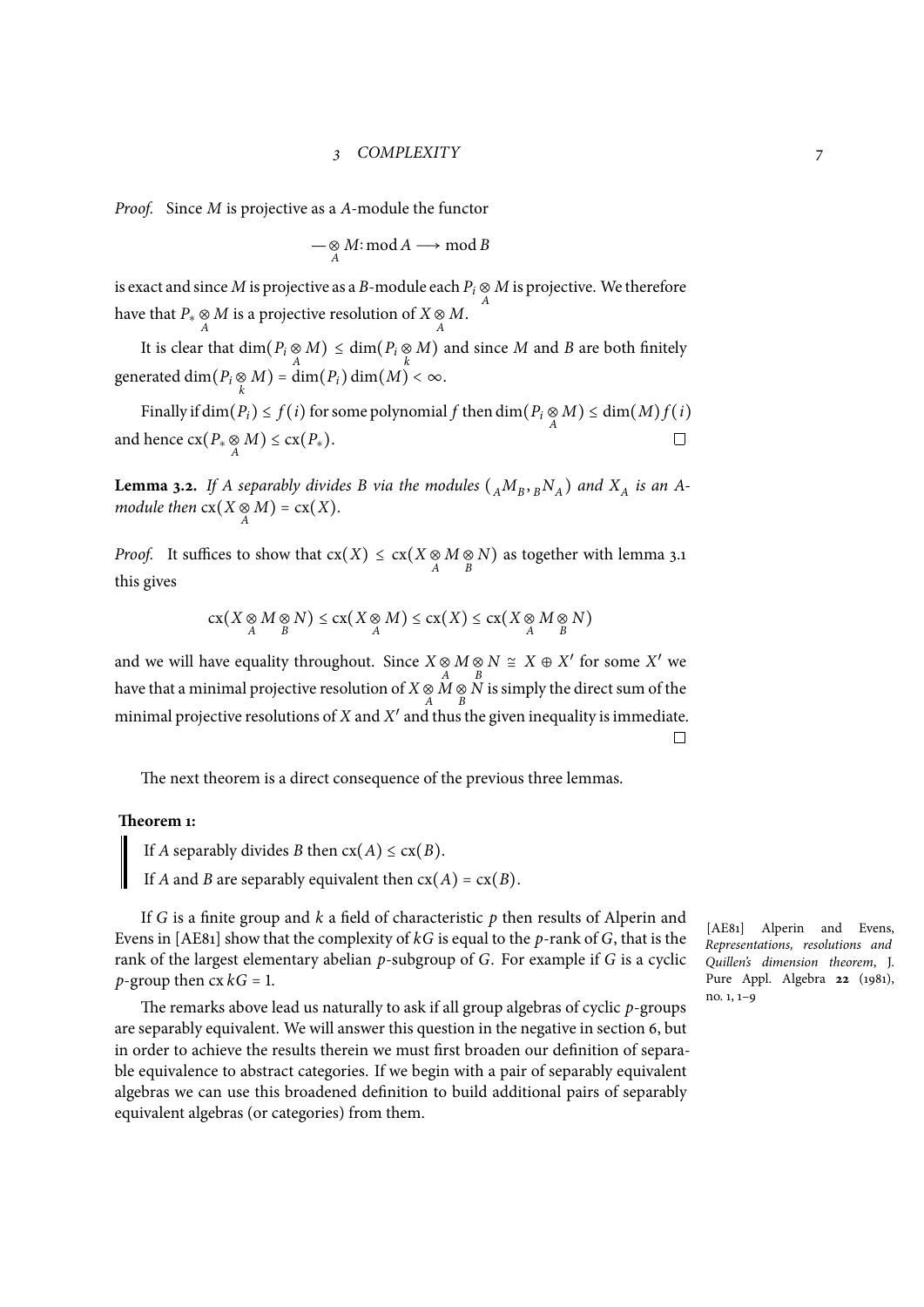## <span id="page-7-0"></span>**4 Categorical formulation**

The notion of separable equivalence we have used thus far was presented in terms of bimodules for two algebras but note that we could have just as easily defined this equivalence in terms of functors between the module categories. If *A* and *B* are separably equivalent algebras via  $(M, N)$  then we may define functors  $F = -\frac{Q}{A}M$  and  $G = -\otimes N$ . Notice that these functors are exact, send projective modules to projective modules, and their composition (in either order) contains the relevant identity functor as a summand. In fact given functors *F*∶ mod *A* → mod *B* and *G*∶ mod *B* → mod *A* with these properties we may define the modules  $M = FA$  and  $N = GB$  and this pair gives rise to a separable equivalence. Together, these remarks allow us to generalise the definition of separable equivalence to exact categories.

**Definition** (Separable equivalence)**.** Let*A*and*B* be exact categories. We say that these categories are separably equivalent if there are exact (additive) functors such that

$$
\mathcal{A} \xrightarrow[G]{F} \mathcal{B}
$$

- the image of a projective object is projective;
- the identity functor is a summand of *GF* and of *FG*.

In a similar way we may generalise the definition of symmetrical separable equivalence and in this case we may even drop the requirement that the categories are exact.

**Definition** (Symmetrical separable equivalence)**.** Let *A* and *B* be additive categories. We say that these categories are *symmetrically separably equivalent* if there are additive functors such that

$$
\mathcal{A} \xrightarrow[G]{} \mathcal{B}
$$

- both  $(F, G)$  and  $(G, F)$  form an adjunction; and
- the identity functor is a summand of *GF* and of *FG*.

*Remark.* If *A* and *B* are module categories then the adjointness implies that the functors are exact and that projective modules are sent to projective modules.

With these generalised definitions we are in a position to demonstrate how we may begin with a separable equivalence of algebras and build further equivalences from this starting point. We begin with a proposition using the original bimodule definition.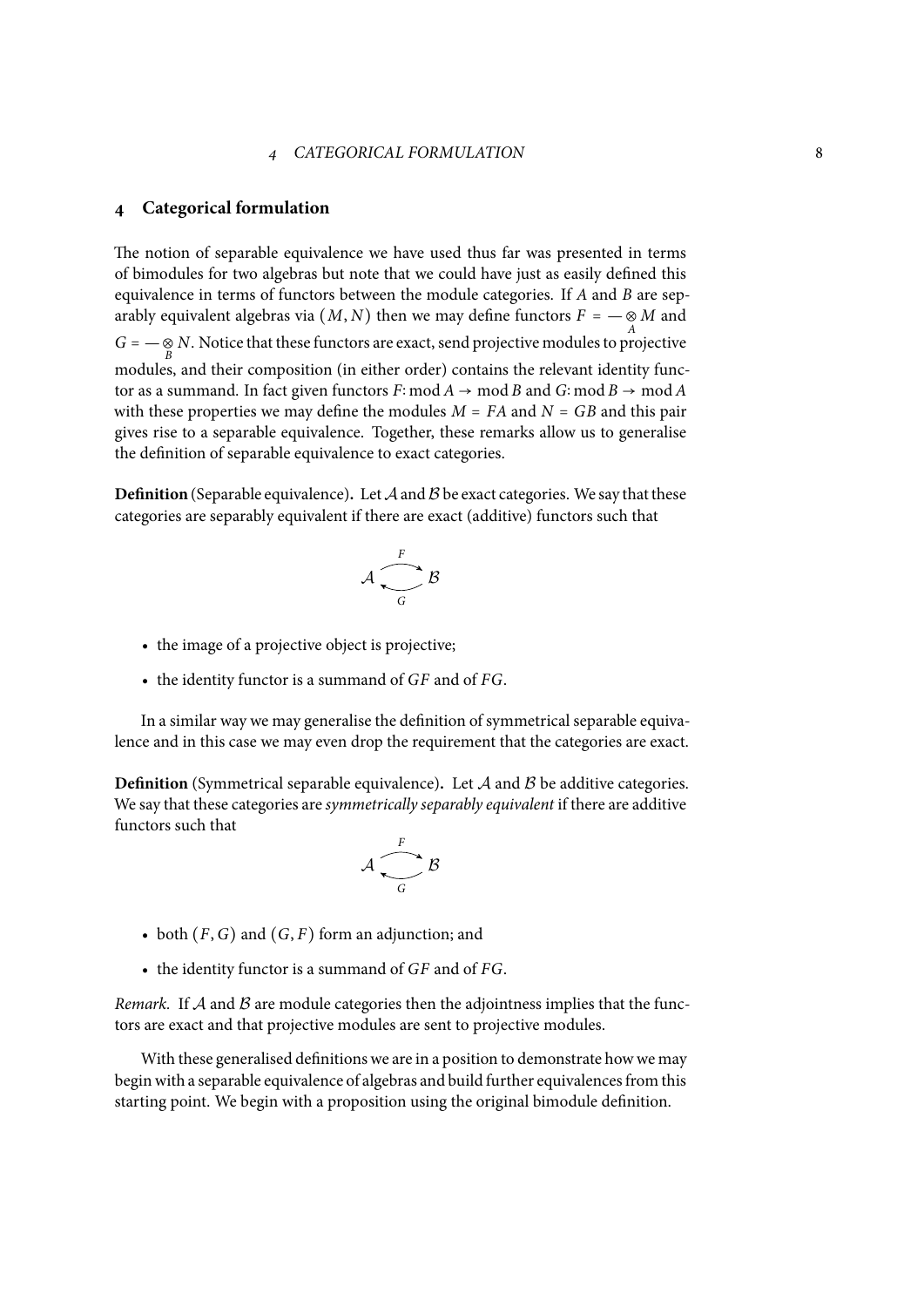**Proposition.** *Let A, B and C be algebras over a field k. If A separably divides B then A*  $\otimes$  *C separably divides B*  $\otimes$  *C*.

*Proof.* Let  $_A M_B$  and  $_B N_A$  be a pair of bimodules with the property that

$$
{}_A M \underset{B}{\otimes} N_A \cong {}_A A_A \oplus {}_A X_A.
$$

The tensor product  $M \underset{k}{\otimes} C$  is an  $(A \underset{k}{\otimes} C)$ - $(B \underset{k}{\otimes} C)$ -bimodule with the actions

$$
(a\otimes c_1)(m\otimes c_2)(b\otimes c_3)=amb\otimes c_1c_2c_3
$$

and we can similarly define a  $(B \otimes C)$ - $(A \otimes C)$  action on  $N \otimes C$ .

Thus we have that

$$
(M \underset{k}{\otimes} C) \underset{B \otimes C}{\otimes} (N \underset{k}{\otimes} C) \cong (M \underset{B}{\otimes} N) \underset{k}{\otimes} C
$$

$$
\cong (A \oplus X) \underset{k}{\otimes} C
$$

$$
\cong (A \underset{k}{\otimes} C) \oplus (X \underset{k}{\otimes} C)
$$

Now if  $_A M$  is projective then  $_A M$  is a summand of  $A^n$  for some *n*. Therefore  $M \underset{k}{\otimes} C$ is a summand of

 $A^n \underset{k}{\otimes} C \cong (A \underset{k}{\otimes} C)^n$ 

and hence is projective.

In the remainder of this section we will limit ourselves to the case where we have a symmetrical separably equivalence, and so we begin with a lemma regarding adjoint functors.

**Lemma 4.1.** *Let A, B, C and D be k-categories. Given functors*

$$
\mathcal{A} \xrightarrow{L} \mathcal{B} \qquad \qquad \mathcal{C} \xrightarrow{F} \mathcal{D}
$$

*we can define the functors*

$$
\text{Fun}(\mathcal{A}, \mathcal{C}) \qquad \qquad \text{Fun}(\mathcal{B}, \mathcal{D})
$$
\n
$$
\overbrace{\text{Geo}-\circ L}^{F\circ -\circ R}
$$

*where*  $\text{Fun}(\mathcal{A}, \mathcal{C})$  *denotes the category of functors*  $\mathcal{A} \rightarrow \mathcal{C}$ *.* 

*If* (*L*, *R*) *and* (*F*,*G*) *are both adjoint pairs then so is* (*F—R*,*G—L*)*.*

 $\Box$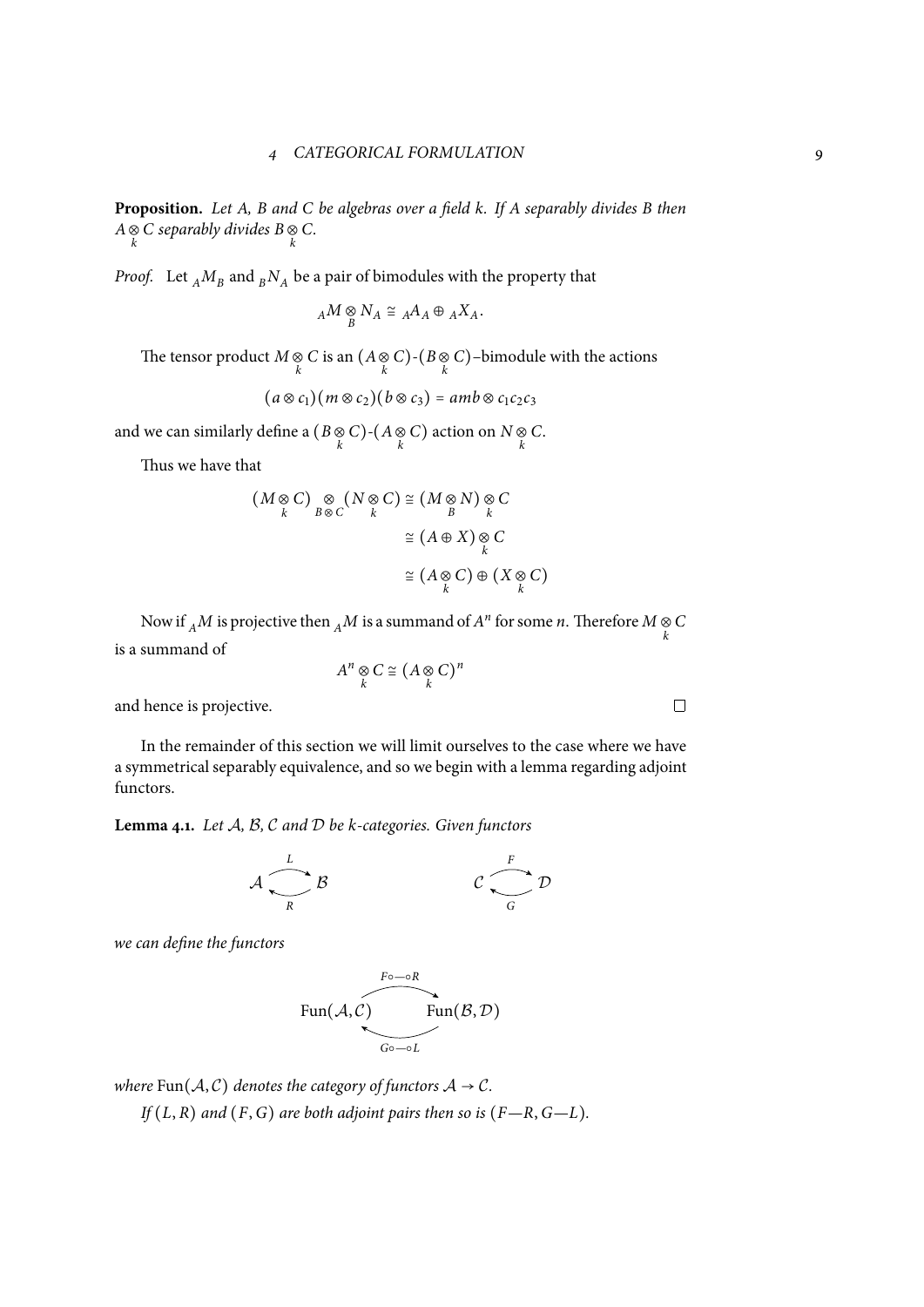*Proof.* Let Nat(*S*, *T*) denote the category of natural transformations *S*  $\Rightarrow$  *T*.

The adjunction isomorphisms are given by

$$
\begin{array}{ccc}\n\text{Nat}(FXR, Y) & \xrightarrow{\Phi_{X,Y}} & \text{Nat}(X, GYL) \\
\xi & \mapsto & G\xi L \circ \eta \text{or } X\eta \text{or} \\
\end{array}
$$

and

$$
\begin{array}{ccc}\n\text{Nat}(X, GYL) & \xrightarrow{\Psi_{X,Y}} & \text{Nat}(FXR, Y) \\
v & \mapsto & \varepsilon^{FG} Y \varepsilon^{LR} \circ F \nu R\n\end{array}
$$

where  $\eta$  and  $\varepsilon$  are the units and counits of the adjunctions with superscripts indicating the adjunction in question.

One direction of the proof that these are inverse mappings is demonstrated in the following commutative diagram.



The composition ΨΦ is given by the path from *FXR* to *Y* around the exterior of the diagram. The squares commute because of the natural transformations and the triangles commute because of the adjunctions.  $\Box$ 

As a direct result of this lemma we have the following theorem.

#### <span id="page-9-0"></span>**Theorem 2:**

Let *A*and *B* be a pair of symmetrically separably equivalent *k*-algebras. Let *C* and *D* be a second pair of symmetrically separably equivalent *k*-algebras and let *E* be a small *k*-category. We have the following symmetrical separable equivalences of functor categories: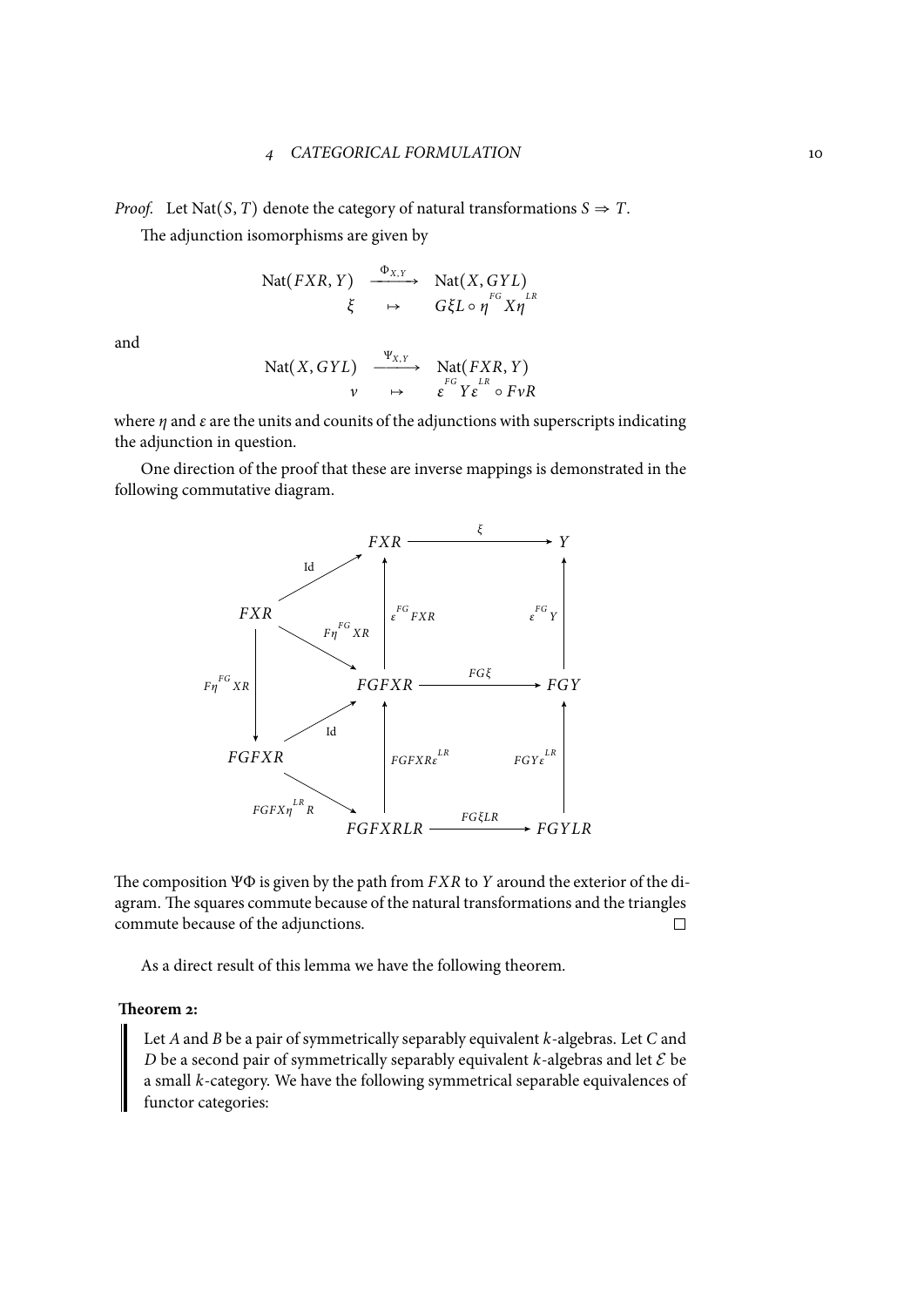- (a) Fun(mod *<sup>A</sup>*, mod *<sup>C</sup>*) <sup>∼</sup> Fun(mod *<sup>B</sup>*, mod *<sup>D</sup>*),
- (b) Fun(mod *A*,  $\mathcal{E}$ ) ∼ Fun(mod *B*,  $\mathcal{E}$ ),
- (c) Fun(*E*, mod *<sup>A</sup>*) <sup>∼</sup> Fun(*E*, mod *<sup>B</sup>*).

If we consider the restriction of the functors that make up a separable equivalence we may find that some subcategories are also equivalent. For instance if we have a symmetrical separable equivalence  $(F, G)$  between two categories  $A$  and  $B$ , such that  $(F, G)$  restrict to functors between full subcategories  $A'$  and  $B'$  then in fact we have a symmetrical separable equivalence of these subcategories. This follows simply from the fact that the identity functor on the subcategory is the restriction of that of the parent category and additionally that, for full subcategories, the Hom-sets are equal to those of the parent category. This together with a dual result gives us:

#### **Theorem 3:**

<span id="page-10-0"></span>Let *A* and *B* be symmetrically separably equivalent categories via  $(F, G)$ . If we have full subcategories  $A' < A$  and  $B' < B$  such that  $FA' \subseteq B'$  and  $GB' \subseteq A'$  then we have the following symmetrical separable equivalences:

(a) 
$$
A' \sim B'
$$
;  
\n(b)  $A/A' \sim B/B'$ ;  
\n(c) Fun  $(A/A'$ , mod k) ~ Fun  $(B/B'$ , mod k).

<span id="page-10-1"></span>*Remark.* Here  $\mathcal{A}_{\mathcal{A}}$ <sup>*'*</sup> denotes the category whose objects are the objects of  $\mathcal{A}$  and morphisms are given by equivalence classes of morphisms in *A* under the relation: *f*, *g* ∈ Hom<sub>*A*</sub>(*X*, *Y*) then *f* ∼ *g* if and only if *f* − *g* factors through an object of *<sup>Z</sup>* <sup>∈</sup> *<sup>A</sup>*′ .



*Proof.* The proof of (a) is clear from the discussion above and (b) from a dual argument. For (c) we need only note that

$$
\text{Fun}\big(\mathcal{A}_{\mathcal{A}'}, \text{mod } k\big)
$$

 $\mathbb{R}^n$ 

is a full s[ubca](#page-10-1)tegory of  $Fun(A, mod k)$  via the embedding that composes a functor with the obvious projection

$$
\mathcal{A} \longrightarrow \mathcal{A}_{\mathcal{A}}'
$$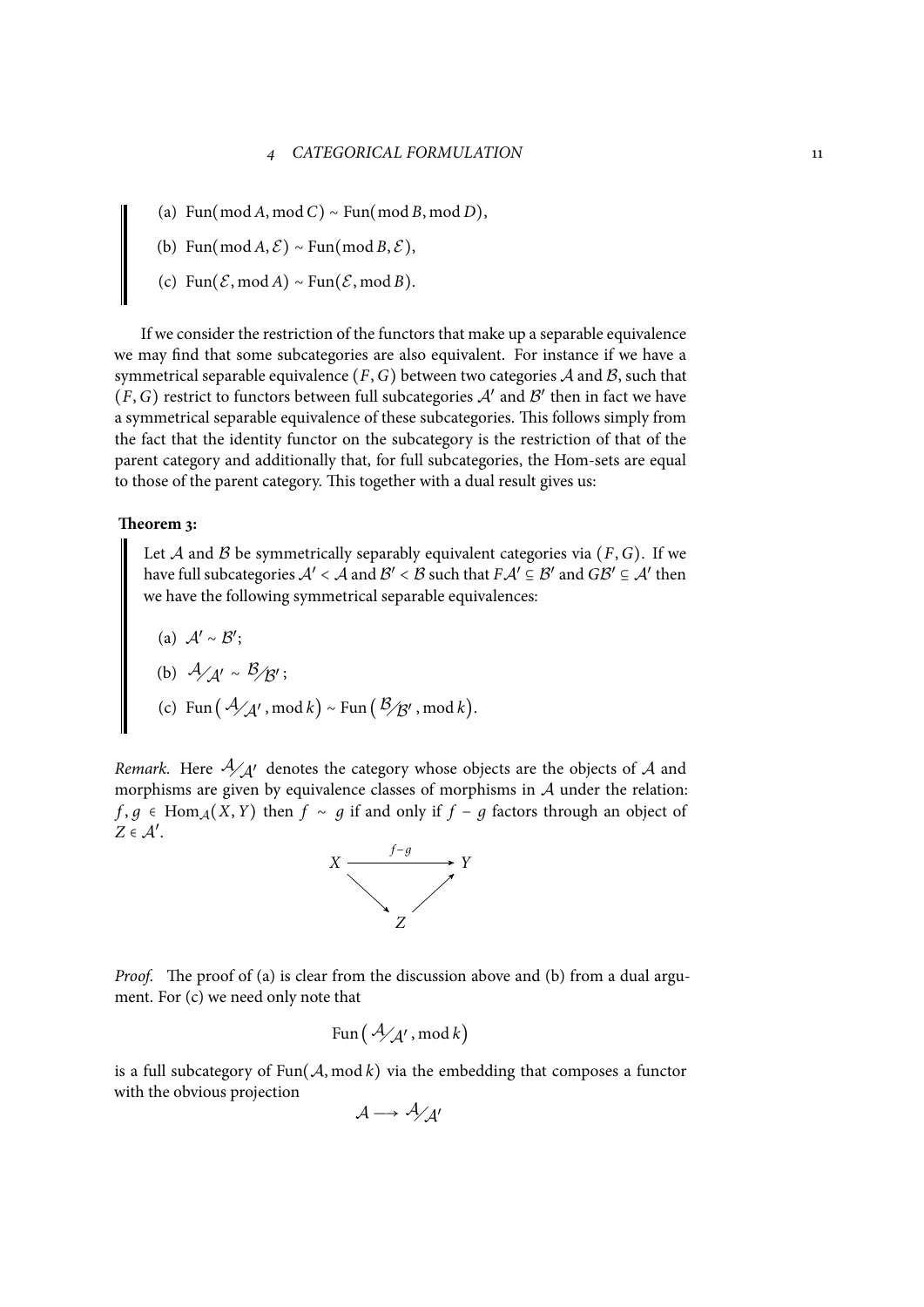and that the equivalence given by theorem 2 restricts to functors of these subcategories.

*Example.* If *A* and *B* are separably equivalent symmetric algebras then the subcategories of projective modules, proj *A*and pr[oj](#page-9-0) *B*, are symmetrically separably equivalent. Similarly the category of representations of their stable categories, Fun(mod *A*, mod *k*) and Fun(mod *B*, mod *k*), are symmetrically separably equivalent.

## **5 Representation type**

<span id="page-11-0"></span>Recall that each algebra has a property referred to as its representation type. For an algebra over an algebraically closed field Drozd showed in [Dro77] and [Dro80] that there are only three possibilities for its representation type: finite, tame or wild. The purpose of this section is to prove that this property is preserved under separable equivalence. Note that this is a generalisation of a result by Linckelmann ([Lin11b, proposition 3.3]), which proved this in the case of symmetric algebras. In section 6 we will use the results of this section to show that certain group algebras cannot be separably equivalent. At first it may seem that Linckelmann's result would be sufficient for our purpose, since group algebras are symmetric, however we will actually be showing the representation type differs for some of the constructions at the end of the la[st](#page-16-0) section. These algebras cannot be guaranteed to be symmetric, even if the original algebras were.

We begin with the definitions of finite, tame and wild representation types.

**Definition** (Finite representation type)**.** An algebra *A* is said to have *finite representation type* if there exists only finitely many isomorphism classes of indecomposable right (equivalently left) *A*-modules.

**Definition** (Tame representation type)**.** An algebra *A* over a field *k* is said to have *tame representation type* if it does not have finite representation type and given any *d* ∈ **N** there is a finite set of *k*[*t*]-A–bimodules  $\{X_i\}$ , free and finitely-generated as *k*[*t*]-modules, such that for all but finitely many *d*-dimensional indecomposable *A*modules *M* (up to isomorphism) we have

$$
M \cong \frac{k[t]}{(t-\lambda)} \underset{k[t]}{\otimes} X_i
$$

for some  $X_i$  and some  $\lambda \in k$ .

*Remarks.*

• We may interpret this definition as saying that an algebra is tame if its isomorphism classes of indecomposable *d*-dimensional modules can be classified by a finite number of 1-parameter families of modules, for each *d*.

[Dro77] Drozd, *Tame and wild matrix problems*, Matrix problems (Russian), Akad. Nauk Ukrain. SSR Inst. Mat., Kiev, 1977, pp. 104– 114

[Dro80] Drozd, *Tame and wild matrix problems*, Representation theory, II (Proc. Second Internat. Conf., Carleton Univ., Ottawa, Ont., 1979), Lecture Notes in Math., vol. 832, Springer, Berlin, 1980, pp. 242–258

[Lin11b] Linckelmann, *Finite generation of Hochschild cohomology of Hecke algebras of finite classical type in characteristic zero*, Bull. Lond. Math. Soc. **43** (2011), no. 5, 871–885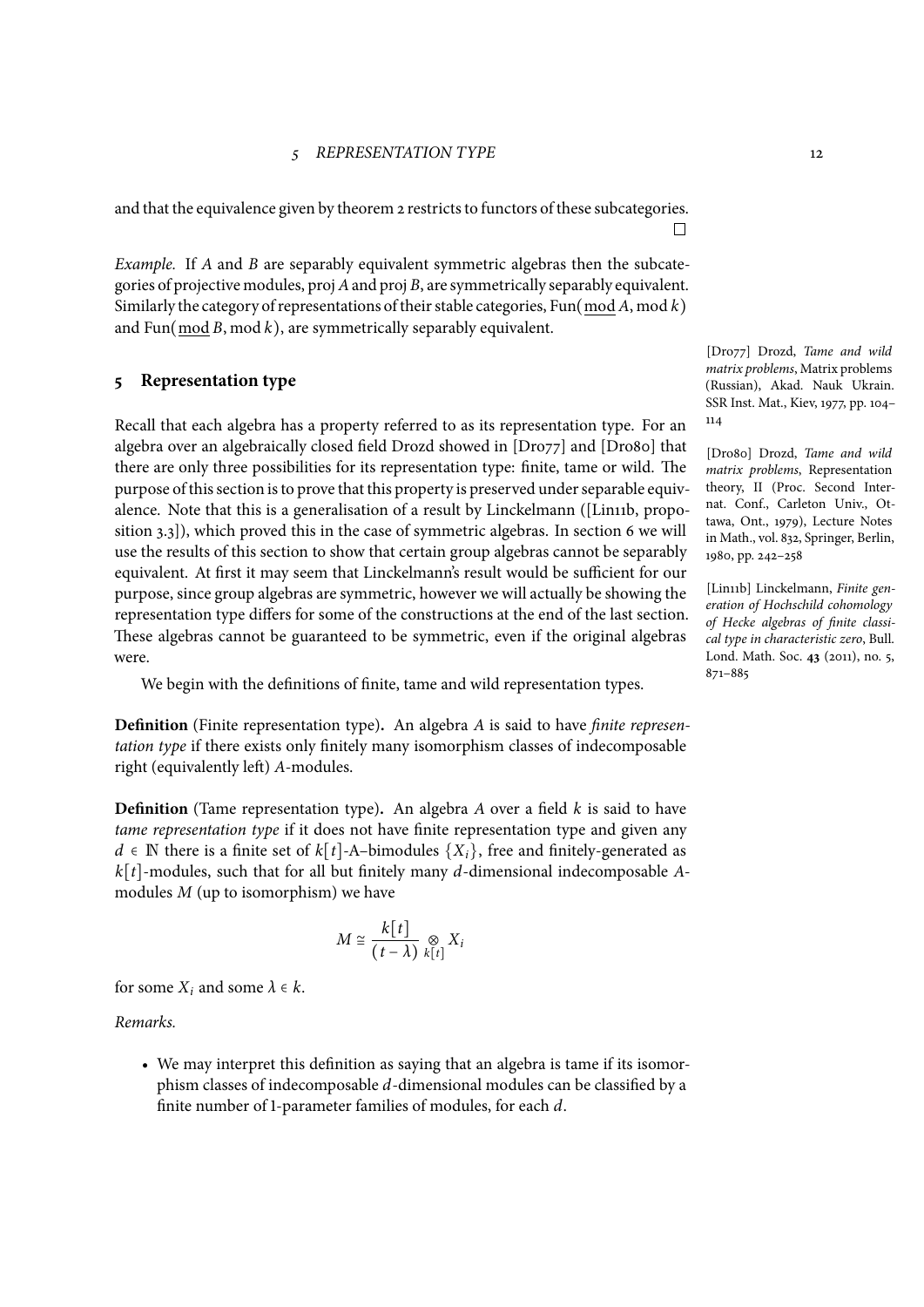• Some authors include finite representation type within the class of tame representation type however here we consider the two to be mutually exclusive.

**Definition** (Wild representation type)**.** An algebra *A* over a field *k* is said to have *wild representation type* if there is a  $k(u, v)$ -*A*-bimodule *X*, finitely generated free as a  $k\langle u, v \rangle$ -module, such that

- if *M* is an indecomposable right  $k\langle u, v \rangle$ -module then  $M \otimes X$  is indecompos*k*⟨*u*,*v*⟩ able;
- for  $k\langle u, v \rangle$ -modules *M* and *N*: if  $M \otimes X \cong N \otimes X$  then  $M \cong N$ . *k*⟨*u*,*v*⟩ *k*⟨*u*,*v*⟩

Here the notation  $k\langle u, v \rangle$  represents the free *k*-algebra on two generators.

*Remark.* An algebra has wild representation type if its module category is at least as complicated as the module category for the free algebra on two generators.

The representation type of an algebra is intimately linked to what are known as *generic modules*. In fact the three definitions of representation type can be restated purely in terms of these modules, and we will use these definitions to prove the preservation of representation type.

Recall that if *M<sup>A</sup>* is a right *A*-module then *M* is naturally a left module for its endomorphism ring  $\text{End}(M_A)$  (in fact it is an  $\text{End}(M_A)$ -*A*-bimodule).

**Definition** (Endolength)**.** Let *M<sup>A</sup>* be an *A*-module. We say that the *endolength* of *M* is its length when considered as a module for its endomorphism ring and denote this by end len(*M*). We say that the module is *endofinite* if it has finite endolength.

**Definition** (Generic module)**.** An indecomposable *A*-module *M* is said to be a *generic module* if it has infinite length over  $A$  but has finite length over  $\text{End}(M_A).$ 

Suppose *A* is a tame algebra so that for each dimension  $d \in \mathbb{N}$  we have a finite collection of  $k[t]$ - $A$ -bimodules satisfying certain properties. We denote by

$$
\mu_A(d)\in\mathbb{N}
$$

the minimum number of these modules required to satisfy the definition. The following theorem gives the link between generic modules and representation type.

<span id="page-12-0"></span>**Theorem 4:** *Crawley-Boevey, [CB91, 5.7]*

For an algebra *A* over an algebraically closed field, let  $q_A(n)$  denote the number of isomorphism classes of generic *A*-modules of endolength *n*. Then

$$
\mu_A(n) = \sum_{d|n} g_A(d)
$$

[CB91] Crawley-Boevey, *Tame algebras and generic modules*, Proc. London Math. Soc. (3) **63** (1991), no. 2, 241–265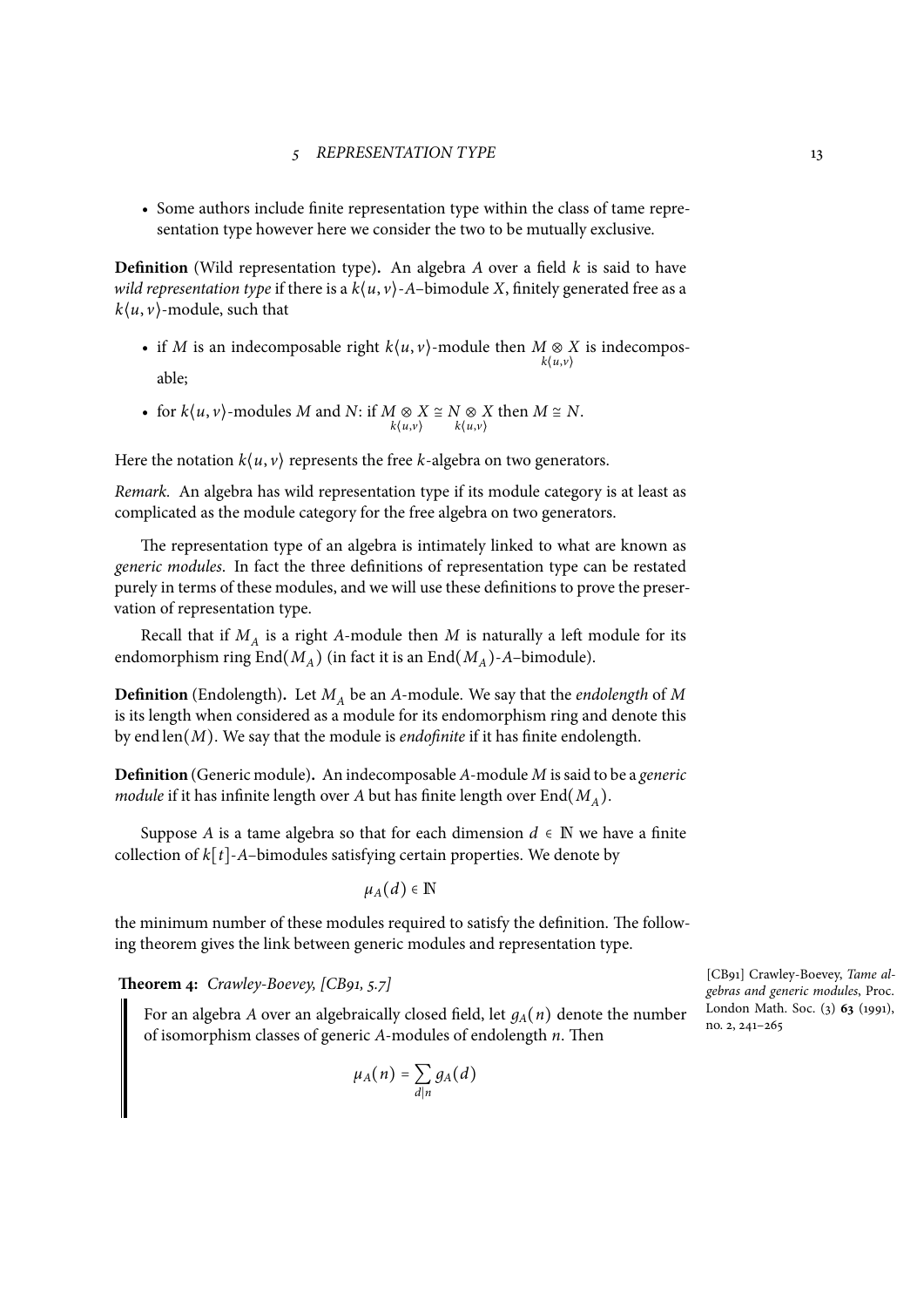As immediate corollaries to theorem 4 we can provide alternative definitions of finite, tame and wild type in terms of the number of generic modules.

**Corollary.** *An algebra A is of finite type if and only if*  $g_A(n) = 0$  *for all*  $n \in \mathbb{N}$ *.* 

**Corollary.** An algebra A over an algebraically closed field is tame if and only if  $g_A(n)$  <  $\infty$  *for all*  $n \in \mathbb{N}$  *and*  $g_A(n) > 0$  *for some*  $n \in \mathbb{N}$ *.* 

**Corollary.** An algebra A over an algebraically closed field is wild if and only if  $g_A(n)$  =  $\infty$  *for some n* ∈ **N**.

In order to prove that separable equivalence preserves representation type we will need the following theorem on decomposability of endofinite modules.

**Theorem 5:** *Endofinite Decomposability*

If *M* is an endofinite module then there is a finite set of indecomposable modules  $M_i$ , and cardinals  $\kappa_i$ , such that  $M$  decomposes as

$$
M \cong M_1^{(\kappa_1)} \oplus \cdots \oplus M_n^{(\kappa_n)}.
$$

Moreover if  $M_i \not\cong M_j$  for all  $i \neq j$  then end len $(M)$  = *n* ∑ *i*=1 end len(*Mi*).

The notation  $M^{(\kappa)}$  denotes the direct sum of  $\kappa$  copies of  $M$ .

For details on the proof of this theorem see [Pre09, 4.4.29], which is also a very good reference on endofinite modules in general.

We require one final lemma before we can show that representation type is preserved under separable equivalence.

**Lemma 5.1.** Let  $_A M_B$  be a finitely generated bimodule. There is a constant  $c_M$  such that *if X<sup>A</sup> is endofinite then X* ⊗ *A M has endolength*

$$
end len(X \underset{A}{\otimes} M) \leq c_M end len(X).
$$

*Proof.* As *M* is finitely generated there is an integer *n* and a left *A*-epimorphism  $A^n \rightarrow$ *M*. This map gives an exact sequence of  $\text{End}_{A}(X)$  modules

$$
X \underset{A}{\otimes} A^n \xrightarrow{X \underset{A}{\otimes} M} X \underset{A}{\otimes} M \xrightarrow{X \underset{B}{\otimes} A}
$$

Thus *n* end len(*X*) bounds the length of *X*  $\otimes$  *M* as an End<sub>*A*</sub>(*X*)-module.

[Pre09] Prest, *Purity, spectra and localisation*, Encyclopedia of Mathematics and its Applications, vol. 121, Cambridge University Press, Cambridge, 2009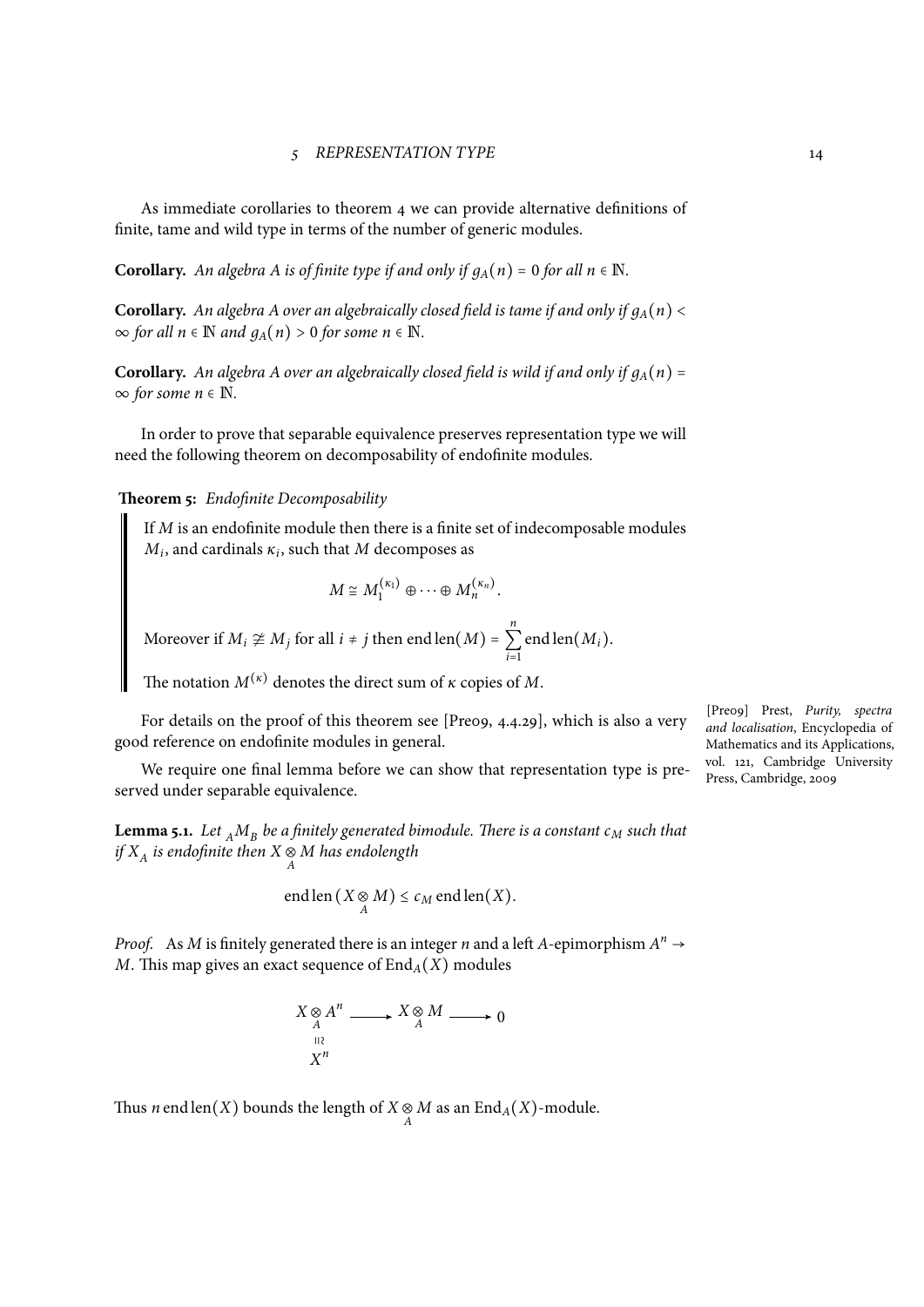If we have a chain of  $\text{End}_B(X \otimes M)$ -modules

$$
0 = M_r \subsetneq \cdots \subsetneq M_1 \subsetneq X \underset{A}{\otimes} M
$$

then this can be considered as a chain of  $\text{End}_{A}(X)$ -modules via the canonical homomorphism

$$
\operatorname{End}_A(X) \longrightarrow \operatorname{End}_B(X \underset{A}{\otimes} M) \n\phi \mapsto \phi \underset{A}{\otimes} M
$$

and hence  $\text{endlen}(X \underset{A}{\otimes} M) \leq n \text{endlen}(X)$ .

## **Theorem 6:**

<span id="page-14-2"></span>Let *A*and *B* be finite dimensional algebras over an algebraically closed field *k* such that *A* separably divides *B*.

- (a) If *B* is of finite representation type then *A* is of finite representation type.
- (b) If *B* is of tame representation type then *A* is of finite or tame representation type.

<span id="page-14-1"></span><span id="page-14-0"></span>In particular the representation type of an algebra is preserved by separable equivalence.

*Proof.* We begin by proving part (b).

Let  $_A M_B$  and  $_B N_A$  be the modules providing the separable division.

Denote the generic *B*-modules of endolength *d* by

$$
{}^dG_1, {}^dG_2, \ldots, {}^dG_{g_B(d)}
$$

.

If *H* is a generic *A*-module of endolength *d* then by theorem 5 and lemma 5.1

$$
H \underset{A}{\otimes} M \cong \bigoplus_{j=1}^{m} {}^{d_{j}}G_{i_{j}}^{(\kappa_{j})} \oplus F
$$

with  $1 \le m \le c_M d$  and  $d_j \le c_M d$  for all *j* and for some finite length module *F*. That this decomposition is essentially unique follows from section 4 of [CB92], in particular see the remarks following proposition 4.5.

We have that *H* is a summand of *H* ⊗ *M* ⊗ *N*. If *H* is a summand of *F* ⊗ *N* then *H*  $\frac{1}{B}$ has finite length, which is a contradiction as *H* is generic. Therefore *H* is a summand of  ${}^{d_j}G_i$   $\underset{B}{\otimes}$  *N* for some *j*.

[CB92] Crawley-Boevey, *Modules of finite length over their endomorphism rings*, Representations of algebras and related topics (Kyoto, 1990), London Math. Soc. Lecture Note Ser., vol. 168, Cambridge Univ. Press, Cambridge, 1992, pp. 127–184

 $\Box$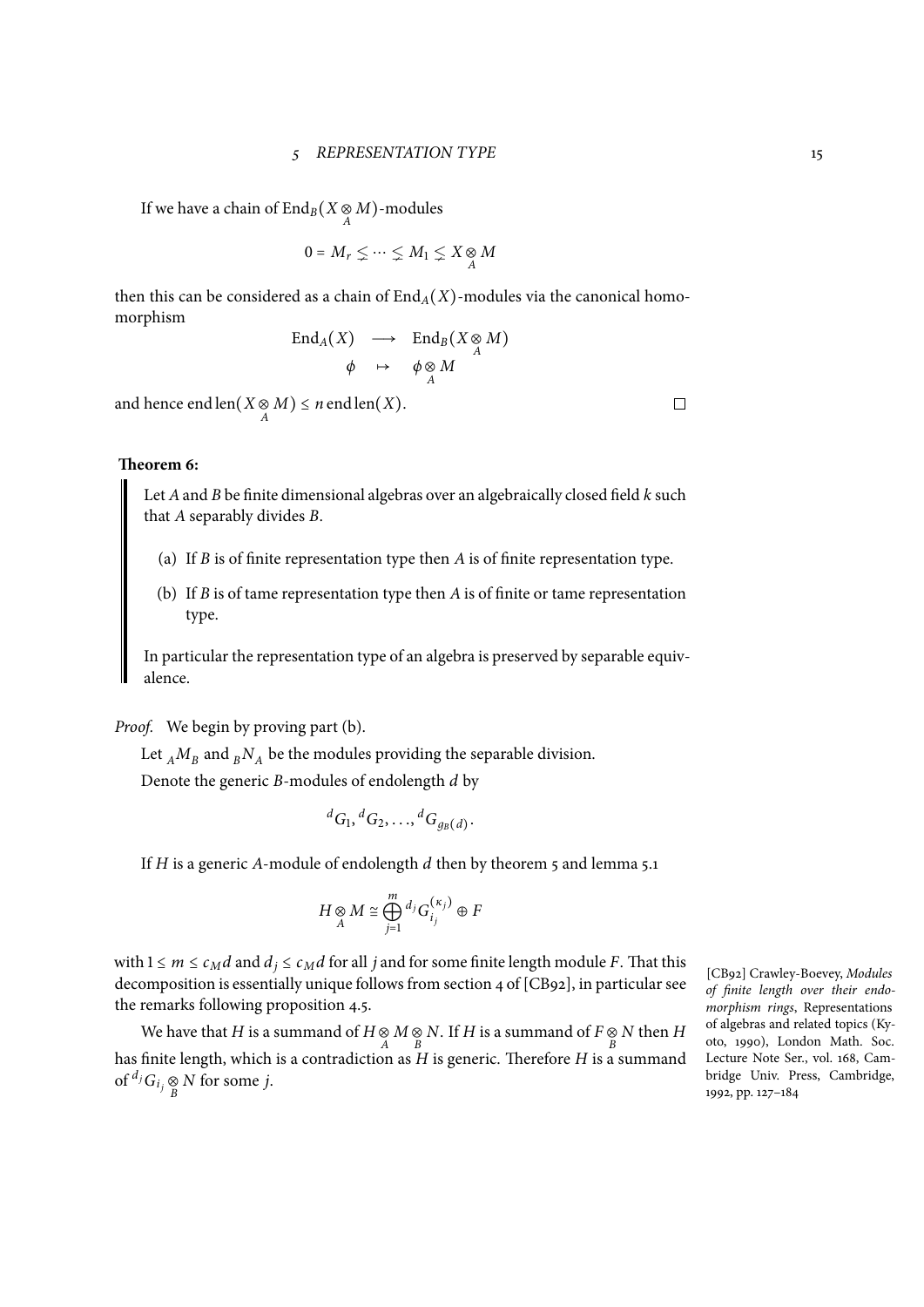Now define  $H(d)$  as follows:

$$
\mathcal{H}(d) = \left\{ H \in \mathop{\mathrm{mod}}\nolimits A \middle| \begin{array}{c} H \text{ a generic summand of }^{d'} G_i \underset{B}{\otimes} N \\ d' \leq c_M d, \ 1 \leq i \leq g_B(d') \end{array} \right\}.
$$

Thus if *H* is any generic module with end len(*H*)  $\leq d$  then *H*  $\in$  *H*(*d*).

We have assumed that *B* is tame and therefore  $q_B(n) < \infty$  for all  $n \in \mathbb{N}$ , in particular the set  $\mathcal{H}(d)$  is finite and so A must be of finite or tame representation type.

For part (a) there are no generic *B*-modules and so if *H* is a generic *A*-module then  $H \otimes M \cong F$  for some finite length module *F*. This would mean that *H* is of finite length, a contradiction.

Suppose *[A](#page-14-1)* is a tame algebra and we again use  $\mu_A(d)$  to denote the minimum number of1-parameter families of indecomposable *A*-modules. By imposing upper bounds on  $\mu_A$  we can further subdivide the tame algebras. These subdivisions are called domestic algebras and algebras of polynomial growth.

**Definition** (Domestic algebra)**.** An algebra *A* is said to be *domestic* if there is some integer *N* such that  $\mu_A(n) \leq N$  for all positive integers *n*.

**Definition** (Polynomial growth)**.** An algebra *A* is said to be of *polynomial growth* if there are some positive integers *C* and *γ<sup>A</sup>* such that

$$
\mu_A(n)\leq Cn^{\gamma_A}
$$

for all positive integers *n*. If the integer *γ<sup>A</sup>* is chosen minimally with respect to the definition then it is called the *growth rate*.

We may again characterise these classes of algebras using the number of generic modules. As further corollaries to theorem 4 we have:

**Corollary.** *An algebra A is of polynomial growth if and only if there are integers C and δ such that*

$$
g_A(n)\leq C n^{\delta}
$$

*for all positive integers n.*

**Corollary.** *An algebra A is domestic if and only if it has only finitely many generic modules.*

Now we can see that separable equivalence also preserves these subdivisions of tameness.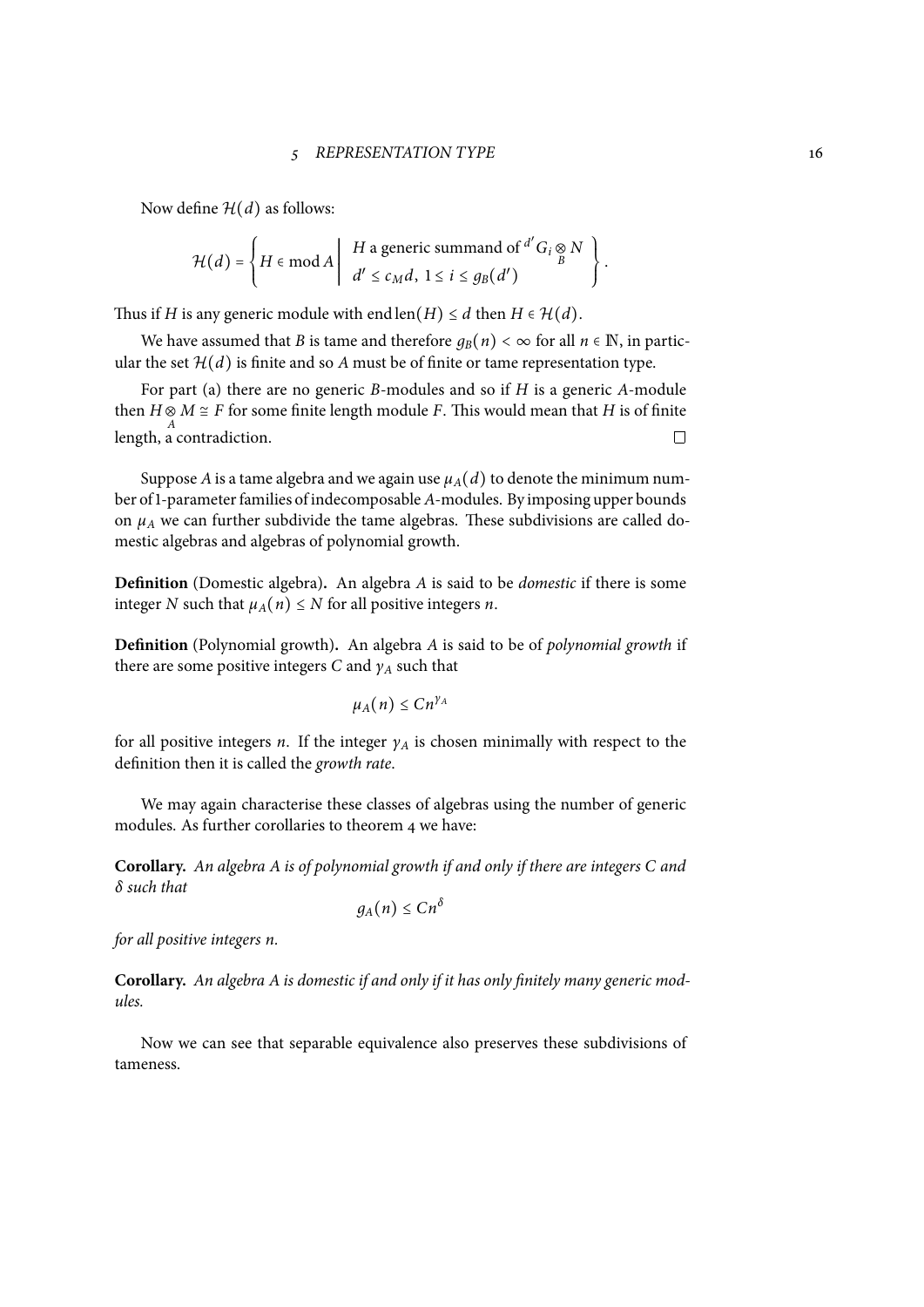#### **Theorem 7:**

Let *A*and *B* be finite dimensional algebras over an algebraically closed field *k* such that *A* separably divides *B*.

(a) If *B* is domestic then *A* is domestic.

(b) If *B* is of polynomial growth then *A* is of polynomial growth.

<span id="page-16-2"></span><span id="page-16-1"></span>In particular the properties of domestic and polynomial growth are preserved under separable equivalence.

*Proof.* Define  $H(d)$  as in the proof of theorem 6. For part (b) it is enough to bound the cardinality of  $H(d)$  by a polynomial in *d*.

The number of distinct endofinite summands of  $\frac{d'}{G_i} \underset{B}{\otimes} N$  is bounded above by its endolength and hence by  $c_N d'$ . The number of [ge](#page-14-2)neric m[odul](#page-16-1)es of endolength  $d'$  is given by  $g_B(d')$ . We have

$$
|\mathcal{H}(d)| \leq \sum_{d' \leq c_M d} (c_N d') g_B(d')
$$
  
\n
$$
\leq \sum_{d' \leq c_M d} (c_N d') C d'^{\delta}
$$
  
\n
$$
\leq (c_M d) (c_N c_M d) C (c_M d)^{\delta}
$$
  
\n
$$
\leq C' d^{\delta+2}
$$

and hence *A* is of polynomial growth.

For part (a) we must show that the number of generic *A* modules is finite. As *B* is domestic there are only finitely many generic modules, thus there is some integer *d* for which  $g_B(d') = 0$  for all  $d' > d$ . In particular  $\mathcal{H}(d) = \mathcal{H}(d')$  for all  $d' > d$ . Thus every generic *[A](#page-16-2)* module is in the finite set  $H(d)$ .

## **6 Examples of inequivalence**

<span id="page-16-0"></span>The remarks at the end of section 3 led us to ask whether or not there exist cyclic groups  $C_{p^n}$  and  $C_{p^m}$  such that their group algebras over a field of characteristic  $p$  are separably equivalent. Unfortunately the best we can offer is a partial solution to this problem. Specifically we will demonstrate the inequivalence of the group algebras for several small cyclic groups, leaving [th](#page-5-0)e general question wide open.

Let

$$
\Lambda_n = \frac{k[x]}{(x^n)}
$$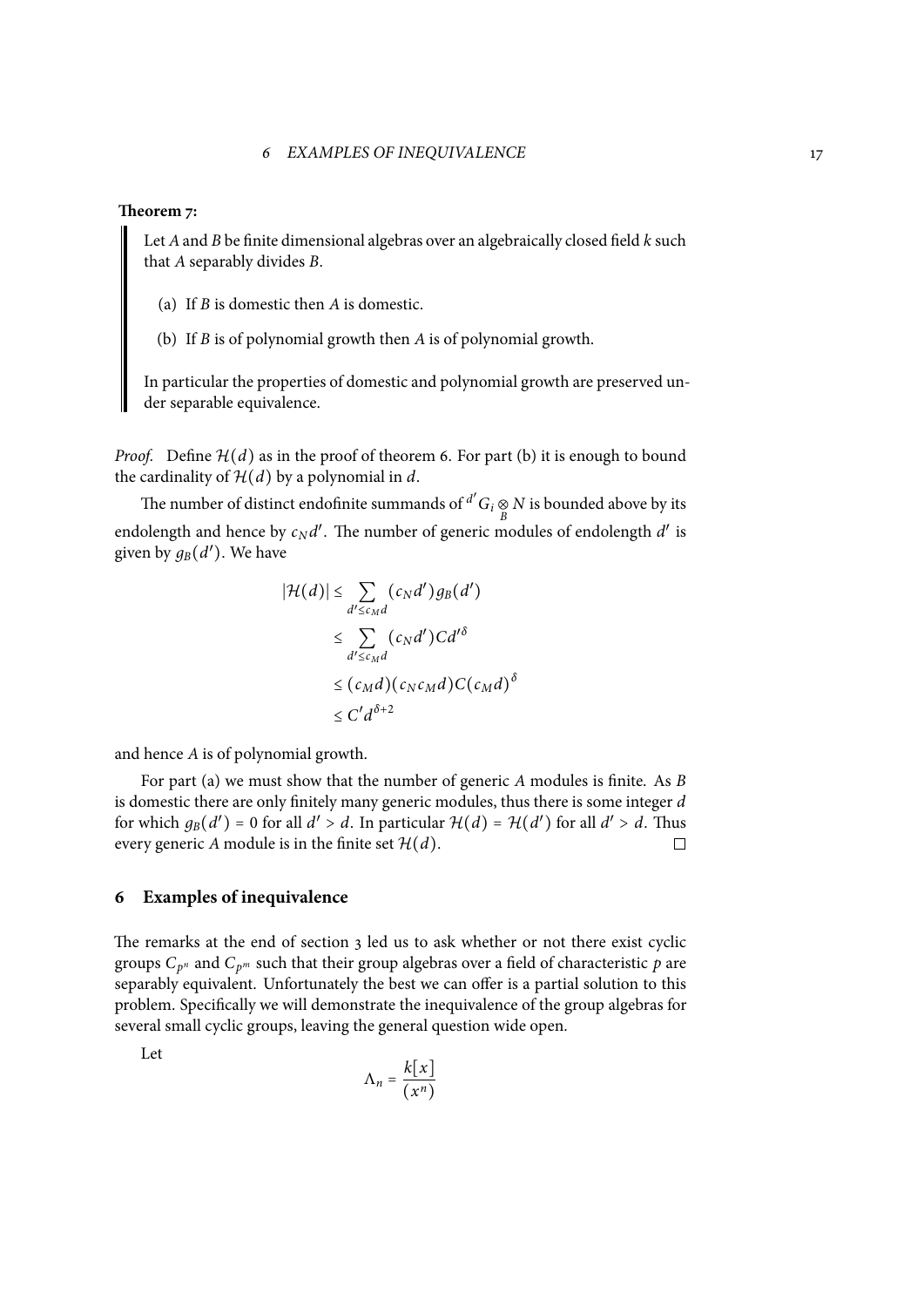denote the truncated polynomial algebra of length *n*. Over a field of characteristic *p* we have an isomorphism  $kC_{p^n} \cong \Lambda_{p^n}$ . By phrasing the above question in terms of  $\Lambda_n$ we can achieve results for a general field that will then give answers for the cyclic group case over fields with the correct characteristic.

The Auslander–Reiten quiver for Λ*<sup>n</sup>* is

$$
1 \underbrace{\qquad \qquad}_{\beta_1} 2 \underbrace{\qquad \qquad}_{\beta_2} \cdots \underbrace{\qquad \qquad}_{\beta_{n-1}} n \qquad \qquad \alpha_i \beta_i = \beta_{i-1} \alpha_{i-1} \text{ for } 1 < i < n
$$

If  $kQ_n$  is the Auslander algebra of  $\Lambda_n$  then the category mod  $kQ_n$  is equivalent to the category Fun(mod  $\Lambda_n$ , mod k). This fact together with theorem 2 means that if Λ*<sup>n</sup>* and Λ*<sup>m</sup>* are separably equivalent then *kQ<sup>n</sup>* and *kQ<sup>m</sup>* are separably equivalent.

If we instead restrict to the stable category, we must add additional relations for all maps that factor through a projective module. In this example [we](#page-9-0) have a single projective module Λ*n*, represented by vertex *n* in the Auslander-Reiten quiver, thus we must add the relation  $\beta_{n-2}\alpha_{n-2} = 0$  and remove the vertex *n*.

$$
1 \underbrace{\overbrace{\qquad \qquad }_{\beta_1} 2 \underbrace{\overbrace{\qquad \qquad }_{\beta_2} \cdots \overbrace{\qquad \qquad }_{\beta_{n-2}} n-1}_{\beta_{n-2}} n-1} \qquad \qquad \alpha_i \beta_i = \beta_{i-1} \alpha_{i-1} \text{ for } 1 < i < n-1
$$

The path algebra for the quiver with relations given above is called the preprojective algebra of type  $A_{n-1}$ . Here the  $A_{n-1}$  refers to the Dynkin diagram and note that preprojective algebras can be defined for many different quivers (see section 3 of [GLS05] for more details). Now theorem 3 tells us that if  $\Lambda_n$  and  $\Lambda_m$  are separably equivalent then the preprojective algebras of type  $A_{n-1}$  and  $A_{m-1}$  are separably equivalent.

## **Theorem 8:**

<span id="page-17-0"></span>Let  $\Lambda_n$  denote the truncated polynomial algebra  $k[x]/(x^n)$  over an algebraically closed field *k*.

The algebras  $\Lambda_n$  and  $\Lambda_m$  are not separably equivalent for positive integers  $n \leq 6$ and *<sup>m</sup>* <sup>≠</sup> *<sup>n</sup>*.

 $Proof<sup>1</sup>$ . *.* We prove the claim by handling each *n* on a case-by-case basis.

#### $n = 1$

The algebra Λ<sup>1</sup> is isomorphic to the field *k* and so if Λ*<sup>m</sup>* is separably equivalent to  $\Lambda_1$  then  $\Lambda_m$  must be separable and hence semisimple. It is clear that for any  $m > 1$ the algebra  $\Lambda_m$  is not semisimple and hence the algebras are separably inequivalent.

[GLS05] Geiss, Leclerc, and Schröer, *Semicanonical bases and preprojective algebras*, Ann. Sci. École Norm. Sup. (4) **38** (2005), no. 2, 193–253

<sup>1</sup>Note that Linckelmann gives an alternative proof of the *n* = 2 case in example 10.7 of [Lin11a].

[Lin11a] Linckelmann, *Cohomology of block algebras of finite groups*, Representations of algebras and related topics, EMS Ser. Congr. Rep., Eur. Math. Soc., Zürich, 2011, pp. 189–250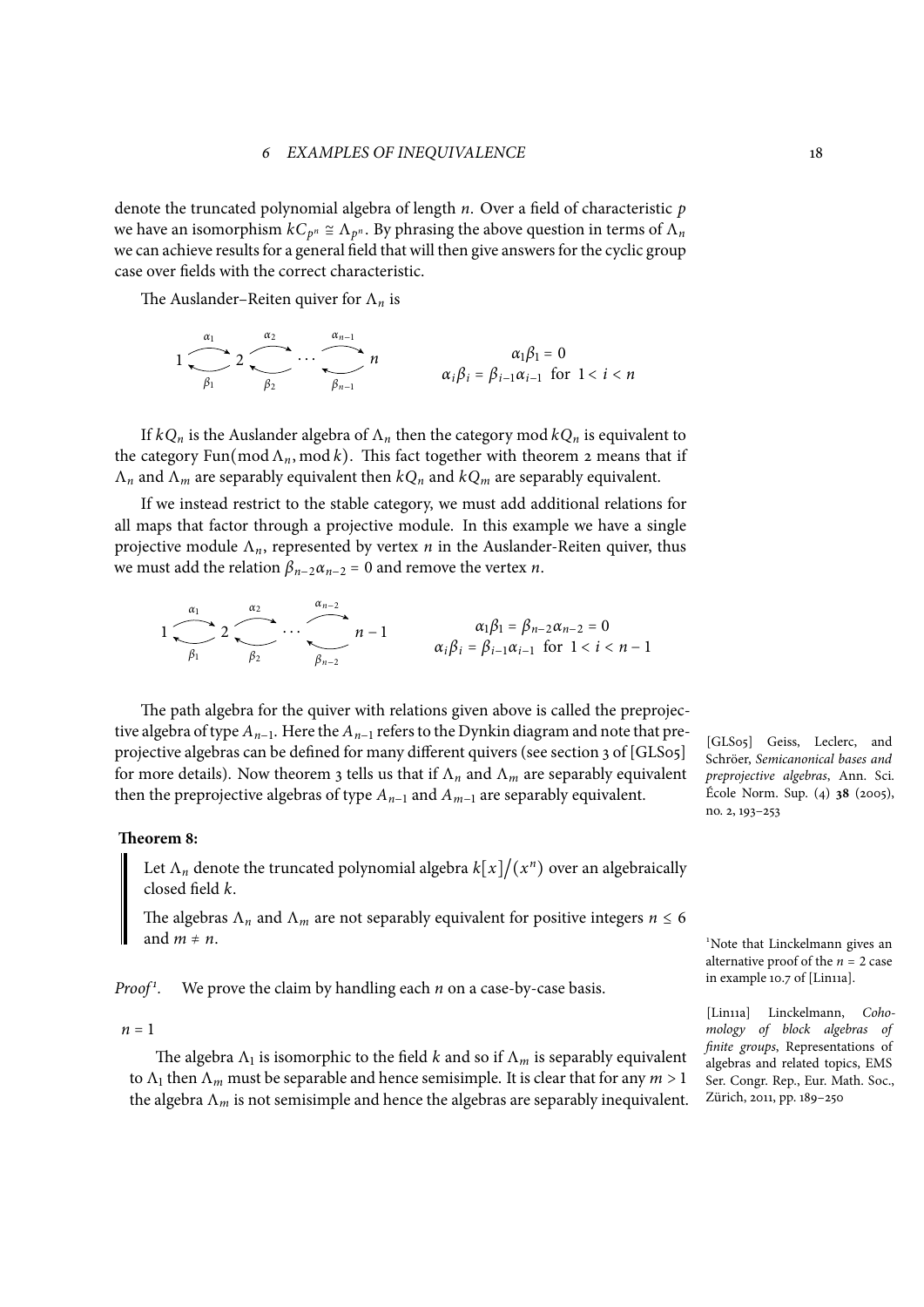$n = 2$  If  $\Lambda_2$  is separably equivalent to  $\Lambda_m$  for some  $m > 2$  then by the discussion above we see that this gives a separable equivalence of the preprojective algebras of types *A*<sub>1</sub> and *A*<sub>*m*−1</sub>. The first of these is isomorphic to the base field *k*, but it is clear that for  $m > 2$  the preprojective algebra  $A_{m-1}$  is not semisimple, therefore the algebras cannot be separably equivalent.

*<sup>n</sup>* <sup>=</sup> <sup>3</sup>

We denote by  $\Gamma_n$  the preprojective algebra of type  $A_n$ . As in the last two cases  $\Lambda_3$ and Λ<sub>m</sub> being separably equivalent means that Γ<sub>2</sub> and Γ<sub>m−1</sub> are separably equivalent. From theorem 3 we see that the categories Fun( $\text{mod } \Gamma_2$ , mod *k*) and Fun( $\text{mod } \Gamma_{m-1}$ , mod *k*) are separably equivalent. Now  $\Gamma_2$  is the path algebra of

$$
\bullet \qquad \qquad \bullet \qquad \qquad \alpha \beta = \beta \alpha = 0
$$

with the projective modules given by



Thus in  $mod \Gamma_2$ , once we have factored out projective modules, we are left with just the simple modules

$$
k \bigodot 0 \qquad \qquad 0 \bigodot k
$$

with no non-trivial maps between them. This shows that  $Fun(mod \Gamma_2, mod k)$  is equivalent to the representations of the quiver with two vertices and no arrows: a semisimple algebra.

To show that  $\text{Fun}(\text{mod } \Gamma_{m-1}, \text{mod } k)$  is not semisimple when  $m > 2$  we need only demonstrate that the AR-quiver of Γ*m*−<sup>1</sup> contains an arrow between two vertices representing non-projective modules. When *<sup>m</sup>* <sup>&</sup>gt; <sup>5</sup> the AR-quiver of <sup>Γ</sup>*m*−<sup>1</sup> is infinite (see [DR92, proposition 6.3]) and thus such an arrow must exist. For smaller *m*, section 20 of [GLS05] gives the explicit AR-quivers and shows that the AR-quivers of both  $\Gamma_3$  and  $\Gamma_4$  contain an arrow between non-projectives.

 $n = 4$ 

If Λ<sup>4</sup> and Λ*<sup>m</sup>* were separably equivalent then their tensor products with a fixed third algebra would be equivalent also. For an algebra *A*, the algebra of upper triangular matrices with entries from *A*

> ( *A A* 0 *A* )

[DR92] Dlab and Ringel, *The module theoretical approach to quasi-hereditary algebras*, Representations of algebras and related topics (Kyoto, 1990), London Math. Soc. Lecture Note Ser., vol. 168, Cambridge Univ. Press, Cambridge, 1992, pp. 200–224

[GLS05] Geiss, Leclerc, and Schröer, *Semicanonical bases and preprojective algebras*, Ann. Sci. École Norm. Sup. (4) **38** (2005), no. 2, 193–253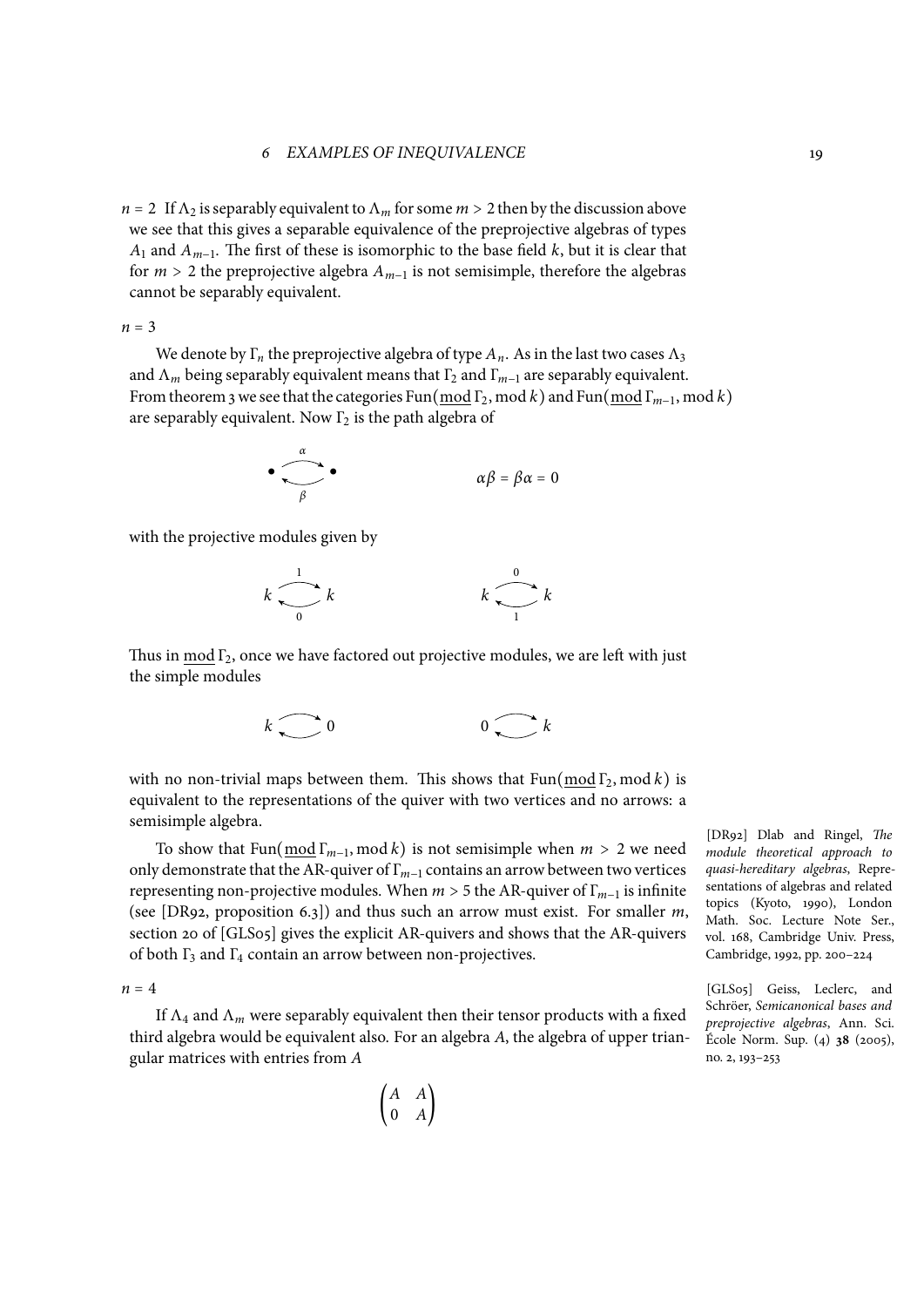is called the  $2 \times 2$  triangular matrix algebra,  $T_2(A)$ . This is isomorphic to the tensor product of *A* with the path algebra  $1 \stackrel{\alpha}{\rightarrow} 2$  via the isomorphism

$$
A \otimes (1 \xrightarrow{\alpha} 2) \longrightarrow T_2(A)
$$
  
\n
$$
a \otimes e_1 \rightarrow (a \otimes 0)
$$
  
\n
$$
a \otimes e_2 \rightarrow (0 \otimes 0)
$$
  
\n
$$
a \otimes \alpha \rightarrow (0 \otimes a)
$$
  
\n
$$
\rightarrow (0 \otimes a)
$$
  
\n
$$
\rightarrow (0 \otimes a)
$$

The representation types of algebras of this form were classified in [LS00]. These were classified via lists of quivers that may appear as a factor algebra of a subquiver of a Galois covering. The relevant sections are theorems 1 and 4, together with the lists of quivers in sections 2 and 5. The algebra  $\Lambda_m$  is the path algebra for the quiver



The Galois covering of this is given by the quiver



with dotted lines representing the relation that the path is zero. For more details on this example and Galois coverings in general see [Gab81, 2.8ff.]. The key point to note regarding this quiver is that for *<sup>m</sup>* <sup>&</sup>gt; <sup>4</sup> the Galois covering contains a subquiver with



[Gab81] Gabriel, *The universal cover of a representation-finite algebra*, Representations of algebras (Puebla, 1980), Lecture Notes in Math., vol. 903, Springer, Berlin-New York, 1981, pp. 68–105

as a factor algebra, which is [LS00, 2.74] and this means that  $T_2(\Lambda_m)$  is wild. When  $m = 4$  there is no subquiver containing a factor algebra of wild type but it does contain



as a factor algebra, which is [LS00, 5.12] and shows that  $T_2(\Lambda_4)$  is tame. Finally we can check that no quiver in section 5 of the text appears as a subfactor of the Galois quiver when  $m < 4$  and hence for these  $T_2(\Lambda_m)$  are of finite type. We have

| $T_2(\Lambda_n)$ has finite representation type for $n < 4$ |       |
|-------------------------------------------------------------|-------|
| tame                                                        | $n=4$ |
| wild                                                        | n > 4 |
|                                                             |       |

[LS00] Leszczyński and Skowroński, *Tame triangular matrix algebras*, Colloq. Math. **86** (2000), no. 2, 259–303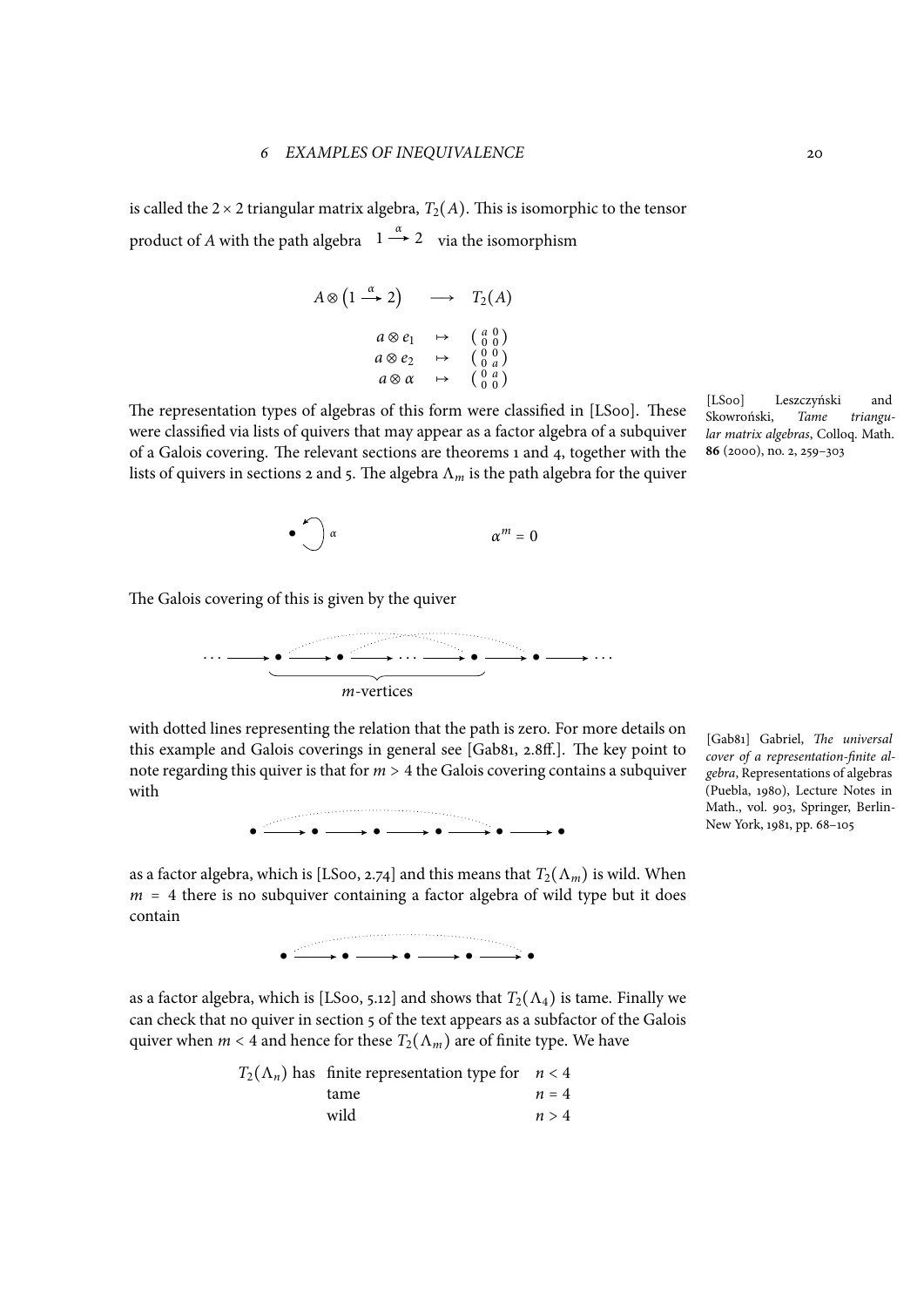Since  $T_2(\Lambda_4)$  and  $T_2(\Lambda_m)$  have different representation type for  $m > 4$  theorem 6 tells us that  $\Lambda_4$  and  $\Lambda_m$  cannot be separably equivalent. Note that this method also gives an alternative proof for the case  $n = 3$ .

 $n = 5$  and  $n = 6$ 

[Fi](#page-14-2)nally we can see from [DR92, proposition 6.3] and [GLS05, proposition 3.3] that

| $\Gamma_n$ has finite representation type for $n < 5$ |       |
|-------------------------------------------------------|-------|
| tame                                                  | $n=5$ |
| wild                                                  | n > 5 |
|                                                       |       |

and since a separable equivalence of  $\Lambda_n$  and  $\Lambda_m$  induces an equivalence of  $\Gamma_{n-1}$  and *Γ<sub>m−1</sub>* we see that when *n* ∈ {5, 6} and *m* ≠ *n* then  $Λ$ <sub>*n*</sub> and  $Λ$ <sub>*m*</sub> cannot be separably equivalent. equivalent.

*Remark.* The assumption of algebraic closure is only required for the arguments regarding representation type, as such for  $n \leq 3$  we do not actually require the field to be algebraically closed.

Theorem 8 is a long way from answering the question as to whether or not algebras for cyclic groups can be separably equivalent. It does however demonstrate many examples of how one can show that algebras are not separably equivalent, using many of the propositions of the preceding sections. The proof of the theorem uses representation type to [d](#page-17-0)ifferentiate between algebras for  $n \leq 6$ . For larger *n* all the algebras we have constructed from Γ*<sup>n</sup>* have wild representation type and so it would appear new methods will be required to show the inequivalence of these algebras. We conclude with the corollaries:

**Corollary.** *Let k be a field of characteristic* 2*. The group algebras kC*2*, kC*<sup>4</sup> *and kC*<sup>2</sup> *n are pairwise separably inequivalent for any <sup>n</sup>* <sup>&</sup>gt; <sup>2</sup>*.*

**Corollary.** *Let k be a field of characteristic* 3*. The group algebras kC*<sup>3</sup> *and kC*<sup>3</sup> *<sup>n</sup> are separably inequivalent for any <sup>n</sup>* <sup>&</sup>gt; <sup>1</sup>*.*

**Corollary.** Let *k* be a field of characteristic 5. The group algebras  $kC_5$  and  $kC_{5^n}$  are *separably inequivalent for any <sup>n</sup>* <sup>&</sup>gt; <sup>1</sup>*.*

## **References**

- [Alp86] J. L. Alperin, *Local representation theory*, Cambridge Studies in Advanced Mathematics, vol. 11, Cambridge University Press, Cambridge, 1986.
- [AE81] J. L. Alperin and L. Evens, *Representations, resolutions and Quillen's dimension theorem*, J. Pure Appl. Algebra **22** (1981), no. 1, 1–9.

[DR92] Dlab and Ringel, *The module theoretical approach to quasi-hereditary algebras*, Representations of algebras and related topics (Kyoto, 1990), London Math. Soc. Lecture Note Ser., vol. 168, Cambridge Univ. Press, Cambridge, 1992, pp. 200–224

[GLS05] Geiss, Leclerc, and Schröer, *Semicanonical bases and preprojective algebras*, Ann. Sci. École Norm. Sup. (4) **38** (2005), no. 2, 193–253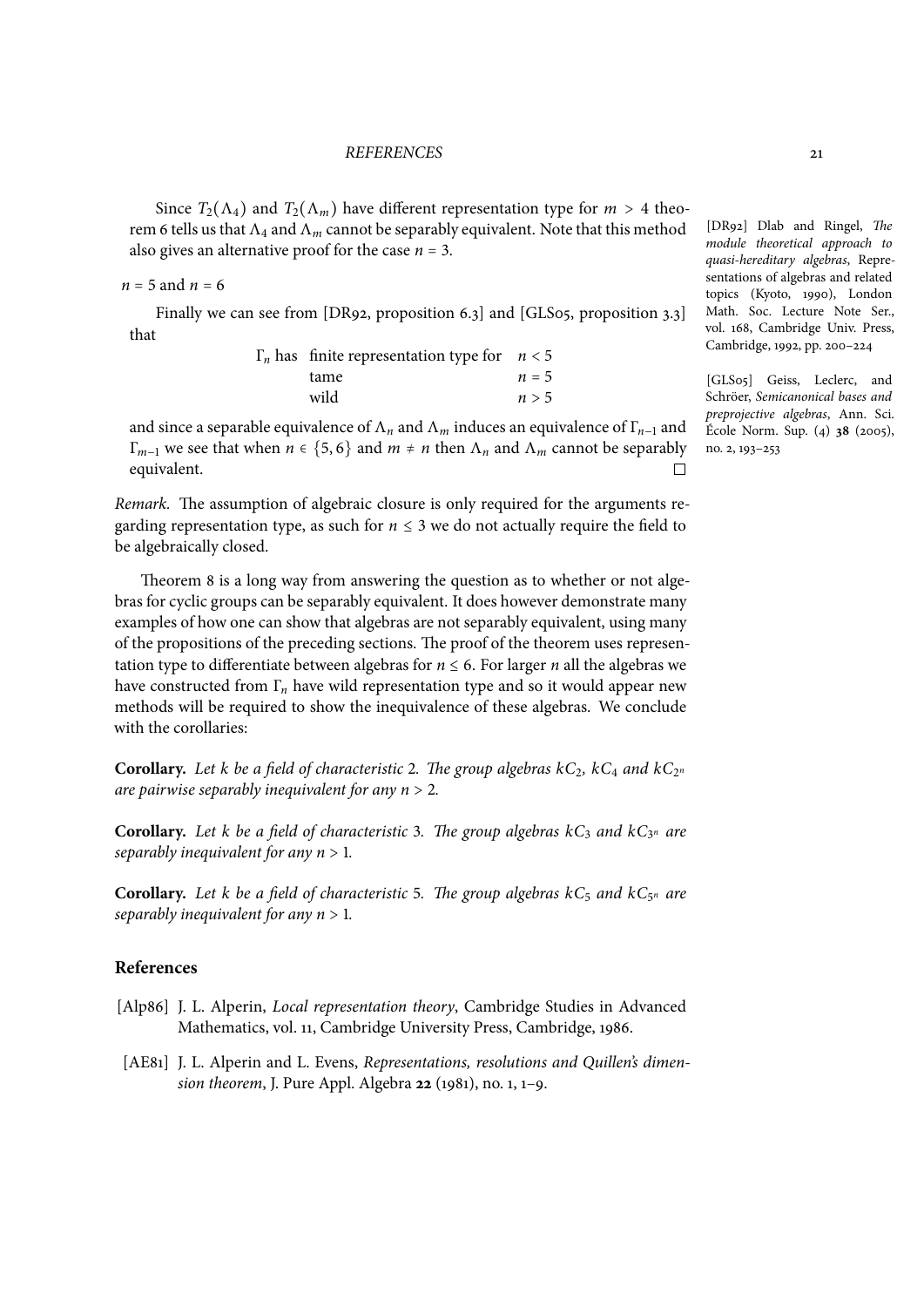#### *REFERENCES* 22

- [BE11] Petter Andreas Bergh and Karin Erdmann, *The representation dimension of Hecke algebras and symmetric groups*, Adv. Math. **228** (2011), no. 4, 2503–2521.
- [CB91] William Crawley-Boevey, *Tame algebras and generic modules*, Proc. London Math. Soc. (3) **63** (1991), no. 2, 241–265.
- [CB92] , *Modules of finite length over their endomorphism rings*, Representations of algebras and related topics (Kyoto, 1990), London Math. Soc. Lecture Note Ser., vol. 168, Cambridge Univ. Press, Cambridge, 1992, pp. 127–184.
- [DI71] Frank DeMeyer and Edward Ingraham, *Separable algebras over commutative rings*, Lecture Notes in Mathematics, vol. 181, Springer-Verlag, Berlin-New York, 1971.
- [DR92] Vlastimil Dlab and Claus Michael Ringel, *The module theoretical approach to quasi-hereditary algebras*, Representations of algebras and related topics (Kyoto, 1990), London Math. Soc. Lecture Note Ser., vol. 168, Cambridge Univ. Press, Cambridge, 1992, pp. 200–224.
- [Dro77] Ju. A. Drozd, *Tame and wild matrix problems*, Matrix problems (Russian), Akad. Nauk Ukrain. SSR Inst. Mat., Kiev, 1977, pp. 104–114.
- [Dro8o] \_\_\_\_\_\_, *Tame and wild matrix problems*, Representation theory, II (Proc. Second Internat. Conf., Carleton Univ., Ottawa, Ont., 1979), Lecture Notes in Math., vol. 832, Springer, Berlin, 1980, pp. 242–258.
- [Gab81] P. Gabriel, *The universal cover of a representation-finite algebra*, Representations of algebras (Puebla, 1980), Lecture Notes in Math., vol. 903, Springer, Berlin-New York, 1981, pp. 68–105.
- [GLS05] Christof Geiss, Bernard Leclerc, and Jan Schröer, *Semicanonical bases and preprojective algebras*, Ann. Sci. École Norm. Sup. (4) **38** (2005), no. 2, 193– 253.
- [LS00] Zbigniew Leszczyński and Andrzej Skowroński, *Tame triangular matrix algebras*, Colloq. Math. **86** (2000), no. 2, 259–303.
- [Lin11a] Markus Linckelmann, *Cohomology of block algebras of finite groups*, Representations of algebras and related topics, EMS Ser. Congr. Rep., Eur. Math. Soc., Zürich, 2011, pp. 189–250.
- [Lin11b] , *Finite generation of Hochschild cohomology of Hecke algebras of finite classical type in characteristic zero*, Bull. Lond. Math. Soc. **43** (2011), no. 5, 871– 885.
- [Pre09] Mike Prest, *Purity, spectra and localisation*, Encyclopedia of Mathematics and its Applications, vol. 121, Cambridge University Press, Cambridge, 2009.